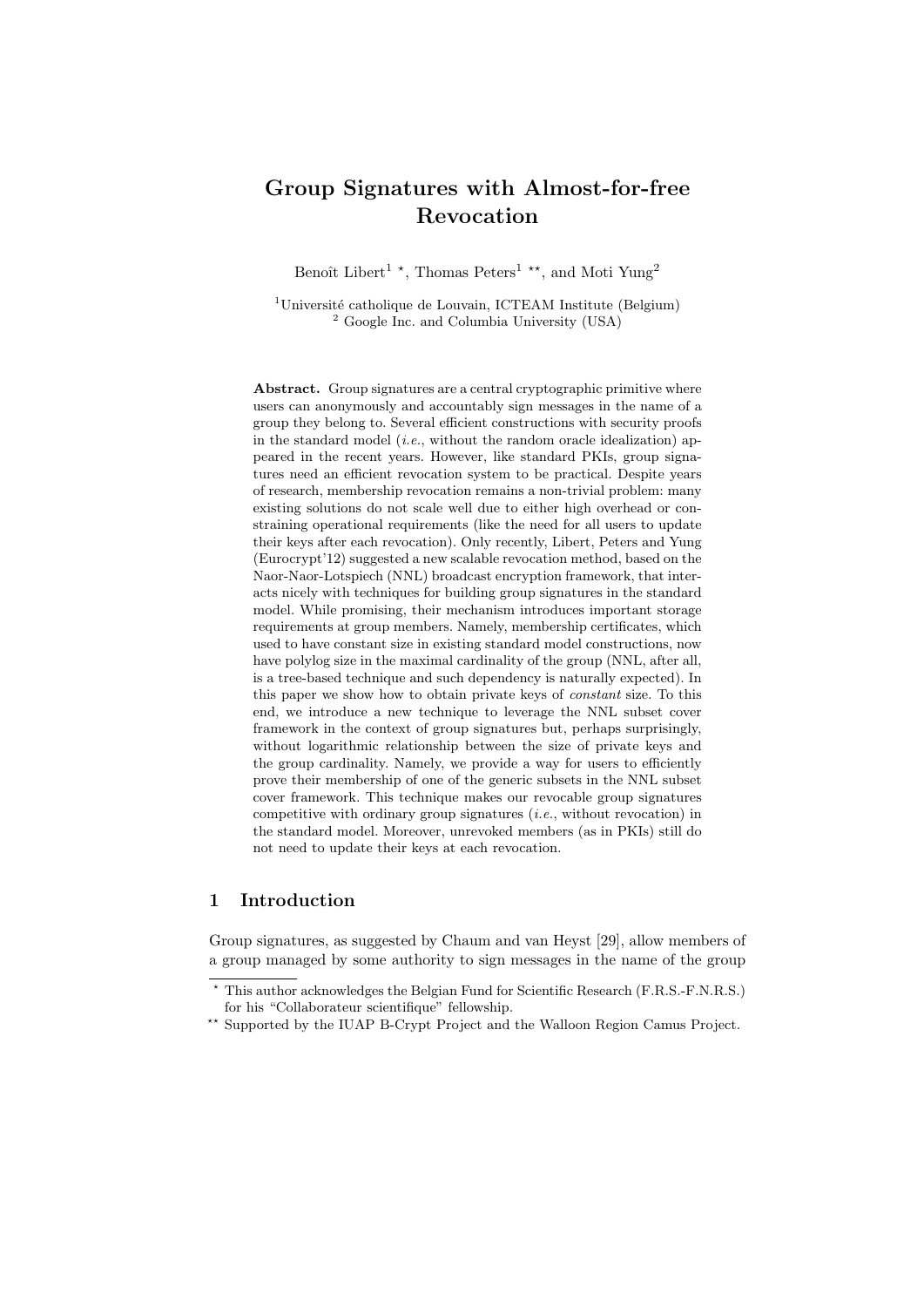while hiding their identity. At the same time, a tracing authority can identify the signer if necessary. A crucial problem is the revocation of the anonymous signing capability of users who leave (or are banned from) the group.

#### 1.1 Related Work

Ordinary group signatures. The first efficient and provably coalition-resistant group signature dates back to the work of Ateniese, Camenisch, Joye and Tsudik [6]. By the time their scheme appeared, the security of the primitive was not appropriately formalized yet. Suitable security definitions remained lacking until the work of Bellare, Micciancio and Warinschi [8] (BMW) who captured all the requirements of group signatures in three properties. In (a variant of) this model, Boneh, Boyen and Shacham [14] obtained very short signatures using the random oracle methodology [9].

The BMW model assumes static groups where no new member can be introduced after the setup phase. The setting of dynamically changing groups was analyzed later on by Bellare-Shi-Zhang [10] and, independently, by Kiayias and Yung [40]. In the models of [10, 40], constructions featuring relatively short signatures were proposed in [49, 30]. A construction in the standard model was also suggested by Ateniese *et al.* [5] under interactive assumptions. At the same time, Boyen and Waters gave a different solution [18] without random oracles using more standard assumptions. By improving upon their own scheme, they managed [19] to obtain signatures of constant size. Their constructions [18, 19] were both presented in the BMW model [8] and provide anonymity in the absence of signature opening oracle. In the dynamic model [10], Groth [34] showed a system in the standard model with  $O(1)$ -size signatures but, due to very large hidden constants, his scheme was mostly a feasibility result. Later on, Groth came up with an efficient realization [35] (and signatures of about 50 group elements) with the strongest anonymity level.

Revocation. As in ordinary PKIs, where certificate revocation is a critical issue, membership revocation is a complex problem that has been extensively studied [20, 7, 26, 17] in the last decade. Generating a new group public key and distributing new signing keys to unrevoked members is a simple solution. In large groups, it is impractical to update the public key and provide members with new keys after they joined the group. Bresson and Stern suggested a different approach [20] consisting of having the signer prove that his membership certificate does not belong to a list of revoked certificates. Unfortunately, the length of signatures grows with the number of revoked members. In forwardsecure group signatures, Song [50] chose a different way to handle revocation but verification takes linear time in the number of excluded users.

Camenisch and Lysyanskaya [26] proposed an elegant method using accumulators<sup>1</sup> [11]. Their technique, also used in [52, 24], allows revoking members while

<sup>&</sup>lt;sup>1</sup> An accumulator is a kind of "hash" function mapping a set of values to a short, constant-size string while allowing to efficiently prove that a specific value was accumulated.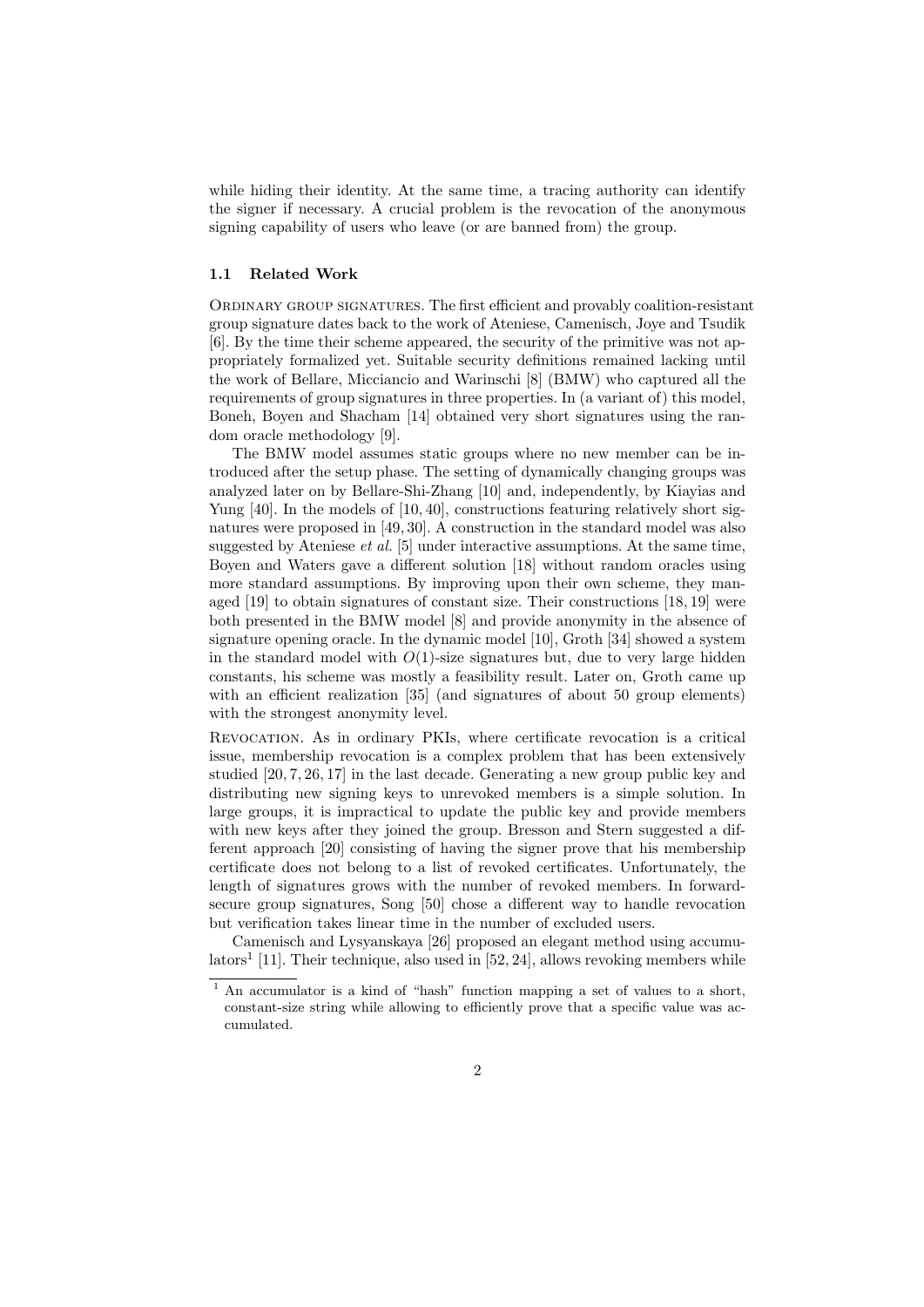keeping  $O(1)$  costs for signing and verifying. The downside of this approach is its history-dependence: it requires users to follow the dynamic evolution of the group and keep track of all changes: each revocation incurs a modification of the accumulator value, so that unrevoked users have to upgrade their membership certificate before signing new messages. In the worst case, this may require up to  $O(r)$  exponentiations, if r is the number of revoked users.

Another drawback of accumulator-based approaches is their limited applicability in the standard model. Indeed, for compatibility reasons with the central tool of Groth-Sahai proofs, pairing-based accumulators are the only suitable candidates. However, in known pairing-based accumulators [48, 24], public keys have linear size in the maximal number of accumulations, which would result in linear-size group public keys in immediate implementations. To address this concern in delegatable anonymous credentials, Acar and Nguyen [4] chose to sacrifice the constant size of proofs of non-membership but, in group signatures, this would prevent signatures from having constant size. Boneh, Boyen and Shacham [14] managed to avoid linear dependencies in a revocation mechanism along the lines of [26]. Unfortunately, their technique does not seem to readily interact<sup>2</sup> with Groth-Sahai proofs [36] so as to work in the standard model.

In [21], Brickell considered the notion of *verifier-local revocation* group signatures, for which formal definitions were given by Boneh and Shacham [17] and other extensions were proposed in [46, 53, 42]. In this approach, revocation messages are only sent to verifiers and the signing algorithm is completely independent of the number of revocations. Verifiers take as additional input a revocation list (RL), maintained by the group manager, and have to perform a revocation test for each RL entry in order to be convinced that signatures were not issued by a revoked member (a similar revocation mechanism is used in [22]). The verification cost is thus inevitably linear in the number of expelled users.

In 2009, Nakanishi, Fuji, Hira and Funabiki [45] came up with a revocable group signature with constant complexities for signing/verifying. At the same time, group members never have to update their keys. On the other hand, their proposal suffers from linear-size group public keys in the maximal number N of users, although a variant reduces the group public key size to  $O(N^{1/2})$ .

In anonymous credentials, Tsang *et al.* [51] showed how to blacklist users without compromising their anonymity or involving a trusted third party. Their schemes either rely on accumulators (which may be problematic in our setting) or have linear proving complexity in the number of revocations. Camenisch, Kohlweiss and Soriente [25] dealt with revocations in anonymous credentials by periodically updating users credentials in which a specific attribute indicates a validity period. In group signatures, their technique would place an important burden on the group manager who would have to generate updates for each un-

<sup>&</sup>lt;sup>2</sup> In [14], signing keys consist of pairs  $(g^{1/(\omega+s)}, s) \in \mathbb{G} \times \mathbb{Z}_p$ , where  $\omega \in \mathbb{Z}_p$  is the secret key of the group manager, and the revocation method relies on the availability of the exponent  $s \in \mathbb{Z}_p$ . In the standard model, the Groth-Sahai techniques would require to turn the membership certificates into triples  $(g^{1/(\omega+s)}, g^s, u^s)$ , for some  $u \in \mathbb{G}$  (as in [19]), which is not compatible with the revocation mechanism.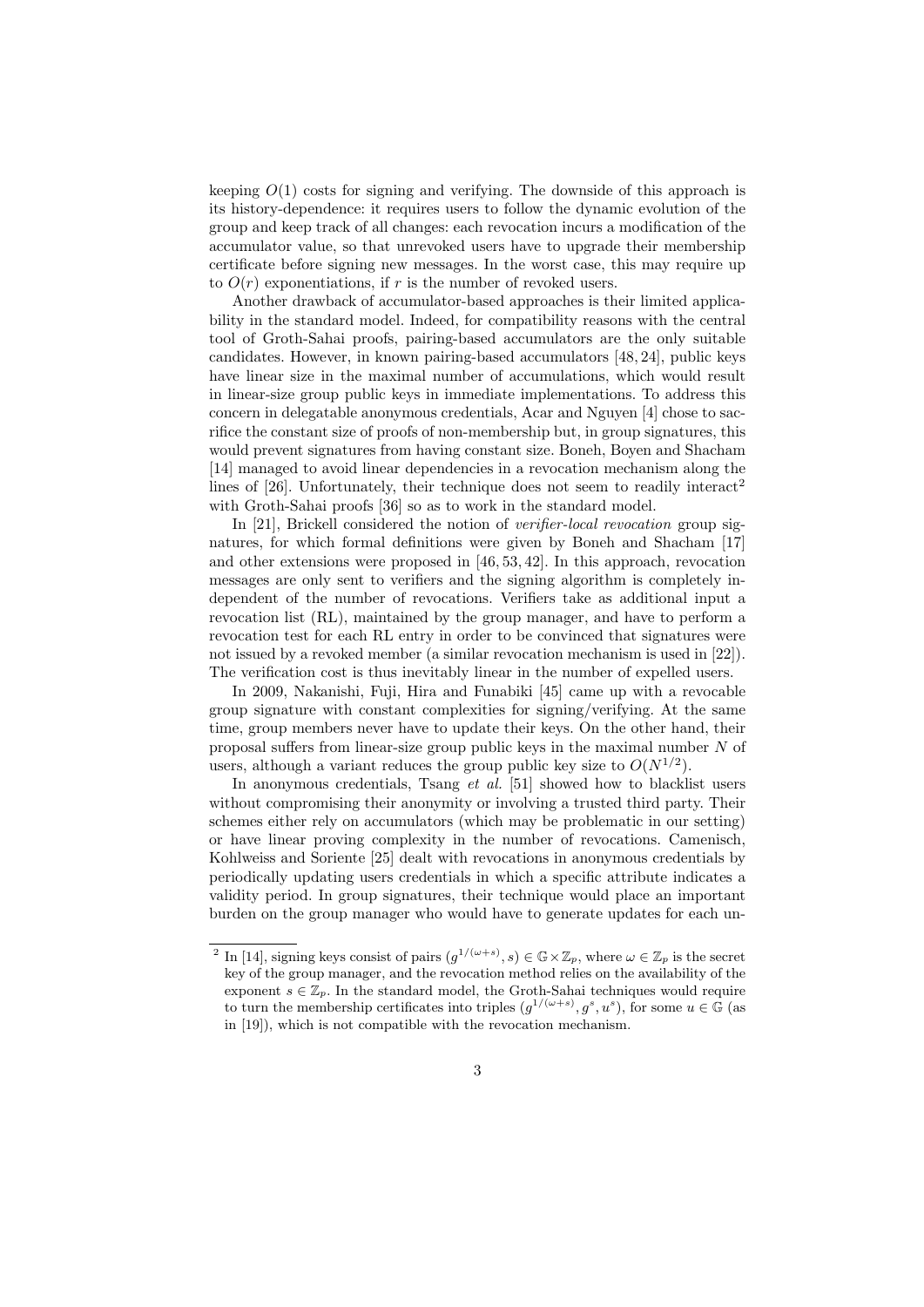revoked individual credential.

While, for various reasons, none of the above constructions conveniently supports large groups, a highly scalable revocation mechanism borrowed from the literature on broadcast encryption was recently described by Libert, Peters and Yung [44] (LPY). Using the Subset Cover framework of Naor, Naor and Lotspiech [47] (NNL), they described a history-independent revocable group signature in the standard model with constant verification time and at most polylogarithmic complexity in other parameters. The technique of [44] blends well with structurepreserving signatures [1, 2] and the Groth-Sahai proofs [36]. The best tradeoff of [44] builds on the Subset Difference (SD) method [47] in its public-key variant due to Dodis and Fazio [31]. It features constant signature size and verification time,  $O(\log N)$ -size group public keys, revocation lists of size  $O(r)$  (as in standard PKIs and group signatures with verifier-local revocation) and membership certificates of size  $O(\log^3 N)$ . This can be reduced to  $O(\log N)$  using the Complete Subtree method [47] but revocation lists are then inflated by a factor of  $O(\log N/r)$ . Although the Layered Subset Difference method [37] allows for noticeable improvements, the constructions of [44] suffer from relatively large membership certificates. However, some logarithmic dependency on the group size is expected when basing revocation on a tree-like NNL methodology.

#### 1.2 Our Contributions

To date, in the only scalable revocable group signatures with constant verification time in the standard model [44], group members have to store a polylogarithmic number of group elements. In many applications, however, this can rapidly become unwieldy even for moderately large groups: for example, using the Subset Difference method with  $N = 1000 \approx 2^{10}$ , users may have to privately store thousands of group elements. In order to be competitive with other group signatures in the standard model such as [35] and still be able to revoke members while keeping them "stateless", it is highly desirable to reduce this complexity.

In this paper, we start with the approach of [44] so as to instantiate the Subset Difference method, but obtain private keys of constant size without degrading other performance criteria. This may sound somewhat surprising since, in the SD method, (poly)logarithmic complexities inherently seem inevitable in several metrics. Indeed, in the context of broadcast encryption [47], it requires private keys of size  $O(\log^2 N)$  (and even  $O(\log^3 N)$  in the public key setting [31] if the result of Boneh-Boyen-Goh [13] is used). Here, we reduce this overhead to a constant while the only dependency on N is a  $O(\log N)$ -size group public key.

The key idea is as follows. As in the NNL framework, group members are assigned to a leaf of a binary tree and each unrevoked member should belong to exactly one subset in the cover of authorized leafs determined by the group manager. Instead of relying on hierarchical identity-based encryption [15, 38, 33] as in the public-key variant [31] of NNL, we use a novel way for users to noninteractively prove their membership of some generic subset of the SD method using a proof of constant size.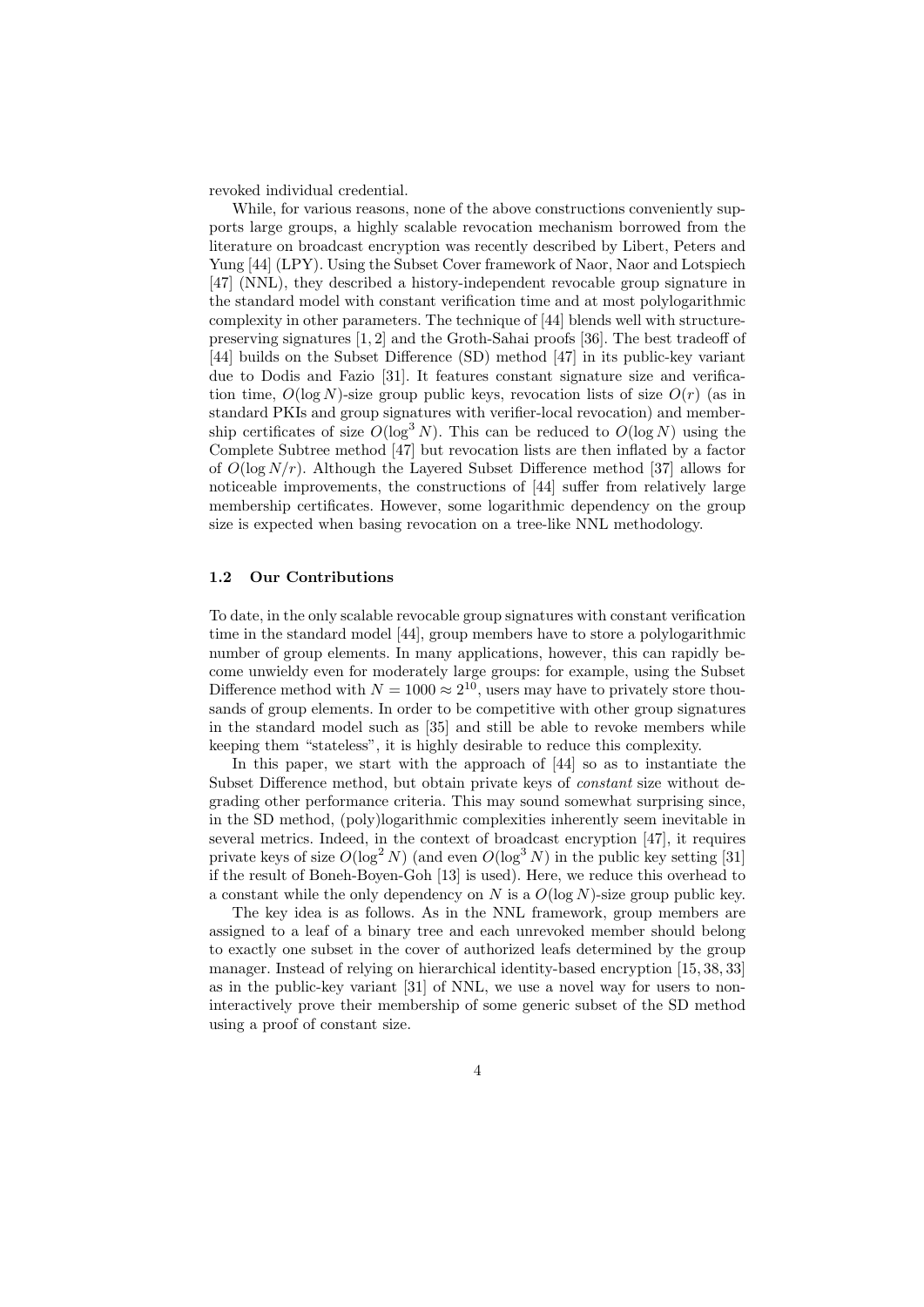To construct these "compact anonymous membership proofs", we use concise vector commitment schemes [43, 27], where each commitment can be opened w.r.t. individual coordinates in a space-efficient manner (namely, the size of a coordinate-wise opening does not depend on the length of the vector). These vector commitments interact nicely with the specific shape of subsets – as differences between two subtrees – in the SD method. Using them, we compactly encode as a vector the path from the user's leaf to the root. To provide evidence of their inclusion in one of the SD subsets, group members successively prove the equality and the inequality between two coordinates of their vector  $(i.e., two$ nodes of the path from their leaf to the root) and specific node labels indicated by an appropriate entry of the revocation list. This is where the position-wise openability of concise commitments is very handy. Of course, for anonymity purposes, the relevant entry of the revocation list only appears in committed form in the group signature. In order to prove that he is using a legal entry of the revocation list, the user generates a set membership proof [23] and proves knowledge of a signature from the group manager on the committed RL entry.

Our technique allows making the most of the LPY approach [44] by reducing the size of membership certificates to a small constant: at the cost of lengthening signatures by a factor of only 1.5, we obtain membership certificates consisting of only 9 group elements and a small integer. For  $N = 1000$ , users' private keys are thus compressed by a multiplicative factor of several hundreds and this can only become more dramatic for larger groups. At the same time, our main scheme retains all the useful properties of [44]: like the construction of Nakanishi et al. [45], it does not require users to update their membership certificates at any time but, unlike [45], our group public key size is  $O(\log N)$ . Like the SD-based construction of [44], our system uses revocation lists of size  $O(r)$ , which is on par with Certificate Revocation Lists (CRLs) in PKIs. It is worth noting that RLs are not part of the group public key: verifiers only need to know the number of the latest revocation epoch and should not bother to read RLs entirely.

Eventually, our novel approach yields revocable group signatures that become competitive with the regular CRL approach in PKIs: signature generation and verification have constant cost, signatures and membership certificates being of  $O(1)$ -size while revocation lists have size  $O(r)$ . A detailed efficiency comparison with previous approaches is given in the full version of the paper. Finally, it is conceivable that our improved revocation technique can find applications beyond group signatures.

### 2 Background

#### 2.1 Bilinear Maps and Complexity Assumptions

We use bilinear maps  $e : \mathbb{G} \times \mathbb{G} \to \mathbb{G}_T$  over groups of prime order p where  $e(g, h) \neq 1_{\mathbb{G}_T}$  if and only if  $g, h \neq 1_{\mathbb{G}}$ . In these groups, we rely on hardness assumptions that are all non-interactive.

**Definition 1** ([14]). The Decision Linear Problem (DLIN) in  $\mathbb{G}$ , is to distinguish the distributions  $(g^a, g^b, g^{ac}, g^{bd}, g^{c+d})$  and  $(g^a, g^b, g^{ac}, g^{bd}, g^z)$ , with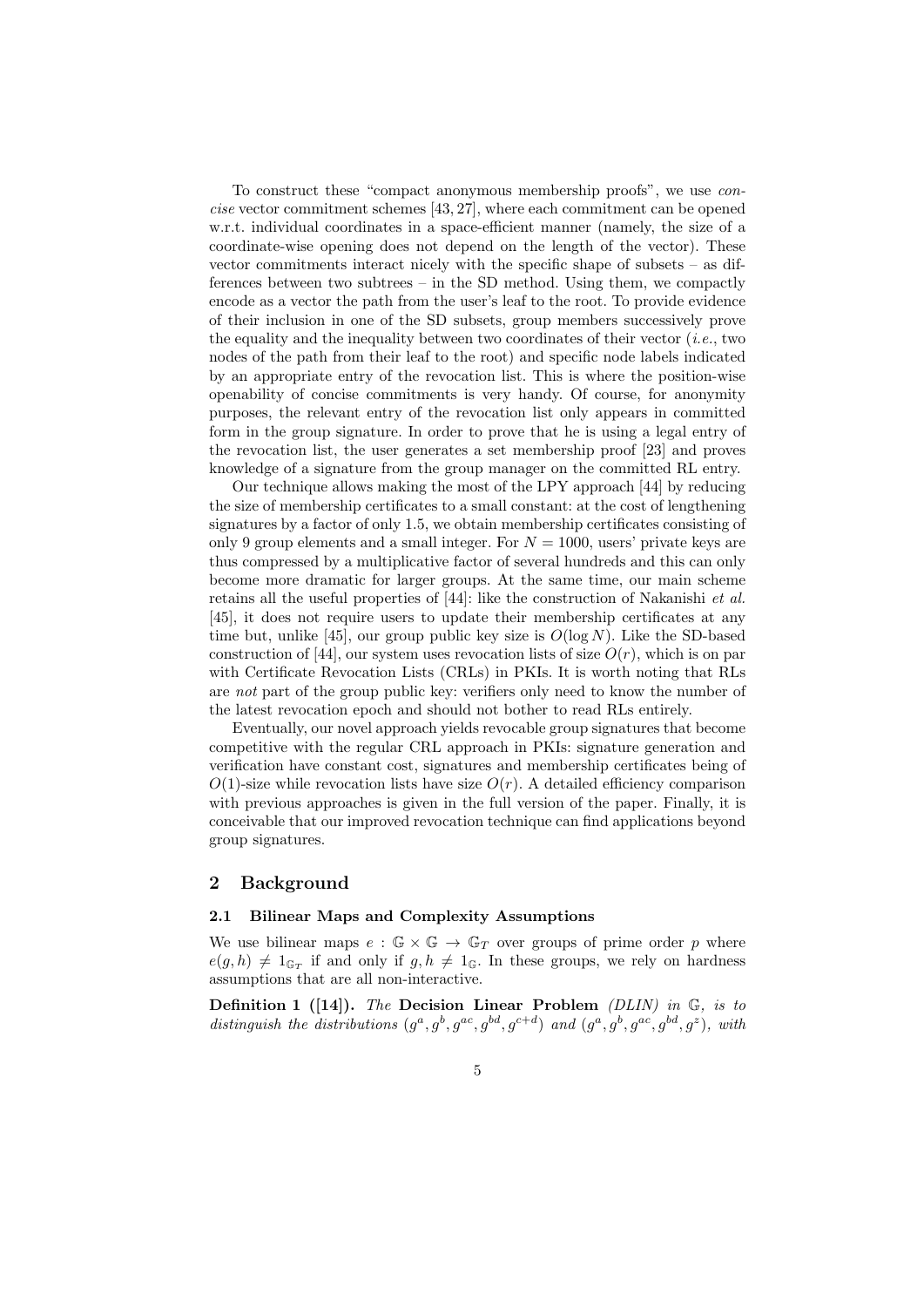$a, b, c, d \stackrel{R}{\leftarrow} \mathbb{Z}_p^*, z \stackrel{R}{\leftarrow} \mathbb{Z}_p^*.$  The Decision Linear Assumption is the intractability of DLIN for any  $PP\hat{T}$  distinguisher D.

Definition 2 ([12]). The q-Strong Diffie-Hellman problem  $(q\text{-}SDH)$  in  $\mathbb G$  is, given  $(g, g^a, \ldots, g^{(a^q)})$ , for some  $g \stackrel{R}{\leftarrow} \mathbb G$  and  $a \stackrel{R}{\leftarrow} \mathbb Z_p$ , to find a pair  $(g^{1/(a+s)}, s) \in \mathbb{G} \times \mathbb{Z}_p.$ 

We use a signature scheme proposed by Abe *et al.* [1], the security of which relies on this assumption.

Definition 3 (11). In a group  $\mathbb{G}$ , the q-Simultaneous Flexible Pairing **Problem**  $(q\text{-}SFP)$  is, given  $(g_z, h_z, g_r, h_r, a, \tilde{a}, b, \tilde{b} \in \mathbb{G})$  and  $q \in \text{poly}(\lambda)$ tuples  $(z_j, r_j, s_j, t_j, u_j, v_j, w_j) \in \mathbb{G}^7$  such that

$$
e(a, \tilde{a}) = e(g_z, z_j) \cdot e(g_r, r_j) \cdot e(s_j, t_j),
$$
  
\n
$$
e(b, \tilde{b}) = e(h_z, z_j) \cdot e(h_r, u_j) \cdot e(v_j, w_j),
$$
\n
$$
(1)
$$

to find a new tuple  $(z^*, r^*, s^*, t^*, u^*, v^*, w^*) \in \mathbb{G}^7$  satisfying relations (1) and such that  $z^* \notin \{1_{\mathbb{G}}, z_1, \ldots, z_q\}.$ 

The paper will appeal to an assumption that was implicitly introduced in [16].

**Definition 4** ([16]). Let G be a group of prime order p. The  $\ell$ -Diffie-Hellman Exponent ( $\ell$ -DHE) problem is, given elements  $(g, g_1, \ldots, g_\ell, g_{\ell+2}, \ldots, g_{2\ell}) \in$  $\mathbb{G}^{2\ell}$  such that  $g_i = g^{(\alpha^i)}$  for each i and where  $\alpha \stackrel{R}{\leftarrow} \mathbb{Z}_p^*$ , to compute the missing element  $g_{\ell+1} = g^{(\alpha^{\ell+1})}$ .

We actually need a stronger variant, used in [39], of the  $\ell$ -DHE assumption.

**Definition 5.** In a group  $\mathbb{G}$  of prime order p, the Flexible  $\ell$ -Diffie-Hellman Exponent ( $\ell$ -FlexDHE) problem is, given  $(g, g_1, \ldots, g_\ell, g_{\ell+2}, \ldots, g_{2\ell}) \in \mathbb{G}^{2\ell}$ such that  $g_i = g^{(\alpha^i)}$  for each i and where  $\alpha \leftarrow \mathbb{Z}_p^*$ , to compute a non-trivial triple  $(g^{\mu}, g^{\mu}_{\ell+1}, g^{\mu}_{2\ell}) \in (\mathbb{G}\backslash {\{1_{\mathbb{G}}\}})^3$ , for some  $\mu \in \mathbb{Z}_p^*$  and where  $g_{\ell+1} = g^{(\alpha^{\ell+1})}$ .

The reason why we need to rely on the above assumption instead of the weaker  $\ell$ -DHE assumption is that, in our proofs, the exponent  $\mu \in \mathbb{Z}_p$  will appear inside Groth-Sahai commitments [36], from which only values of the form  $(g^{\mu}, g^{\mu}_{\ell+1})$ will be efficiently extractable. The additional element  $g_{2\ell}^{\mu}$  will thus prevent the adversary from simply choosing  $\mu = \alpha$  or  $\mu = \alpha^{-1}$ .

A proof of the generic hardness of the  $\ell$ -FlexDHE problem is given in [39]. We note that, while the strength of the assumption grows with  $\ell, \ell$  is only logarithmic in the maximal number of users here.

#### 2.2 Groth-Sahai Proof Systems

The fundamental Groth-Sahai (GS) techniques [36] can be based on the DLIN assumption, where they use prime order groups and a common reference string containing three vectors  $\vec{f}_1, \vec{f}_2, \vec{f}_3 \in \mathbb{G}^3$ , where  $\vec{f}_1 = (f_1, 1, g), \vec{f}_2 = (1, f_2, g)$  for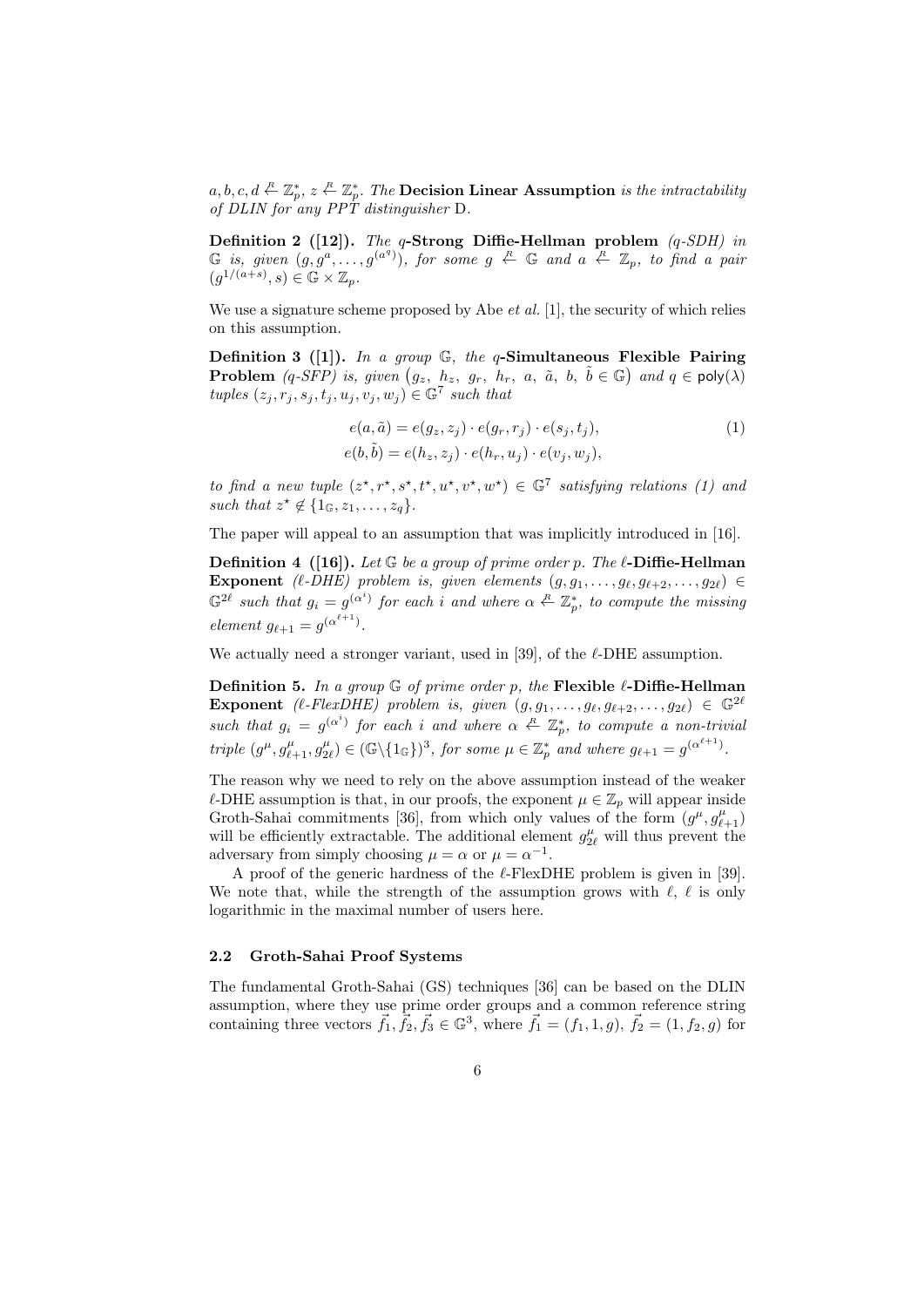some  $f_1, f_2 \in \mathbb{G}$ . To commit to  $X \in \mathbb{G}$ , one chooses  $r, s, t \leftarrow \mathbb{Z}_p^*$  and computes  $\vec{C} = (1, 1, X) \cdot \vec{f_1}^r \cdot \vec{f_2}^s \cdot \vec{f_3}^t$ . In the soundness setting, we have  $\vec{f_3} = \vec{f_1}^{\xi_1} \cdot \vec{f_2}^{\xi_2}$ where  $\xi_1, \xi_2 \in \mathbb{Z}_p^*$ . Commitments  $\vec{C} = (f_1^{r+\xi_1 t}, f_2^{s+\xi_2 t}, X \cdot g^{r+s+t(\xi_1+\xi_2)})$  are then extractable using  $\beta_1 = \log_g(f_1)$ ,  $\beta_2 = \log_g(f_2)$ . In the witness indistinguishability (WI) setting, vectors  $\vec{f}_1, \vec{f}_2, \vec{f}_3$  are linearly independent and  $\vec{C}$  is a perfectly hiding commitment. Under the DLIN assumption, the two kinds of CRS are indistinguishable.

To commit to an exponent  $x \in \mathbb{Z}_p$ , one computes  $\vec{C} = \vec{\varphi}^x \cdot \vec{f_1}^r \cdot \vec{f_2}^s$ , where  $r, s \in \mathbb{Z}_p^*$ , using a CRS consisting of vectors  $\vec{\varphi}, \vec{f}_1, \vec{f}_2$ . In the perfect soundness setting,  $\vec{\varphi}, \vec{f}_1, \vec{f}_2$  are linearly independent whereas, in the WI setting, choosing  $\vec{\varphi} = \vec{f}_1^{\xi_1} \cdot \vec{f}_2^{\xi_2}$  gives a perfectly hiding commitment.

To prove that committed variables satisfy a set of relations, the prover computes one commitment per variable and one proof element per relation. Such non-interactive witness indistinguishable (NIWI) proofs are available for pairingproduct equations, which are relations of the type

$$
\prod_{i=1}^{n} e(\mathcal{A}_i, \mathcal{X}_i) \cdot \prod_{i=1}^{n} \cdot \prod_{j=1}^{n} e(\mathcal{X}_i, \mathcal{X}_j)^{a_{ij}} = t_T,
$$
\n(2)

for variables  $\mathcal{X}_1,\ldots,\mathcal{X}_n\in\mathbb{G}$  and constants  $t_T\in\mathbb{G}_T$ ,  $\mathcal{A}_1,\ldots,\mathcal{A}_n\in\mathbb{G}$ ,  $a_{ij}\in\mathbb{Z}_p$ , for  $i, j \in \{1, \ldots, n\}$ . Efficient NIWI proofs also exist for multi-exponentiation equations, which are of the form

$$
\prod_{i=1}^{m} \mathcal{A}_i^{y_i} \cdot \prod_{j=1}^{n} \mathcal{X}_j^{b_j} \cdot \prod_{i=1}^{m} \cdot \prod_{j=1}^{n} \mathcal{X}_j^{y_i \gamma_{ij}} = T,
$$
\n(3)

for variables  $\mathcal{X}_1,\ldots,\mathcal{X}_n\in\mathbb{G}, y_1,\ldots,y_m\in\mathbb{Z}_p$  and constants  $T,\mathcal{A}_1,\ldots,\mathcal{A}_m\in\mathbb{G},$  $b_1, \ldots, b_n \in \mathbb{Z}_p$  and  $\gamma_{ij} \in \mathbb{G}$ , for  $i \in \{1, \ldots, m\}, j \in \{1, \ldots, n\}.$ 

In pairing-product equations, proofs for quadratic equations consist of 9 group elements whereas linear equations (*i.e.*, where  $a_{ij} = 0$  for all i, j in equation (2)) only demand 3 group elements each. Linear multi-exponentiation equations of the type  $\prod_{i=1}^m \tilde{A}_i^{y_i} = T$  demand 2 group elements.

Multi-exponentiation equations admit zero-knowledge (NIZK) proofs at no additional cost. On a simulated CRS (prepared for the WI setting), a trapdoor allows simulating proofs without using the witnesses.

#### 2.3 Structure-Preserving Signatures

Many anonymity-related protocols (e.g., [28, 1, 2, 32, 3]) require to sign elements of bilinear groups while maintaining the feasibility of conveniently proving that a committed signature is valid for a committed message.

Abe, Haralambiev and Ohkubo  $[1, 2]$  (AHO) showed how to sign n group elements using signatures consisting of  $O(1)$  group elements. In the context of symmetric pairings, the description hereafter assumes public parameters  $pp =$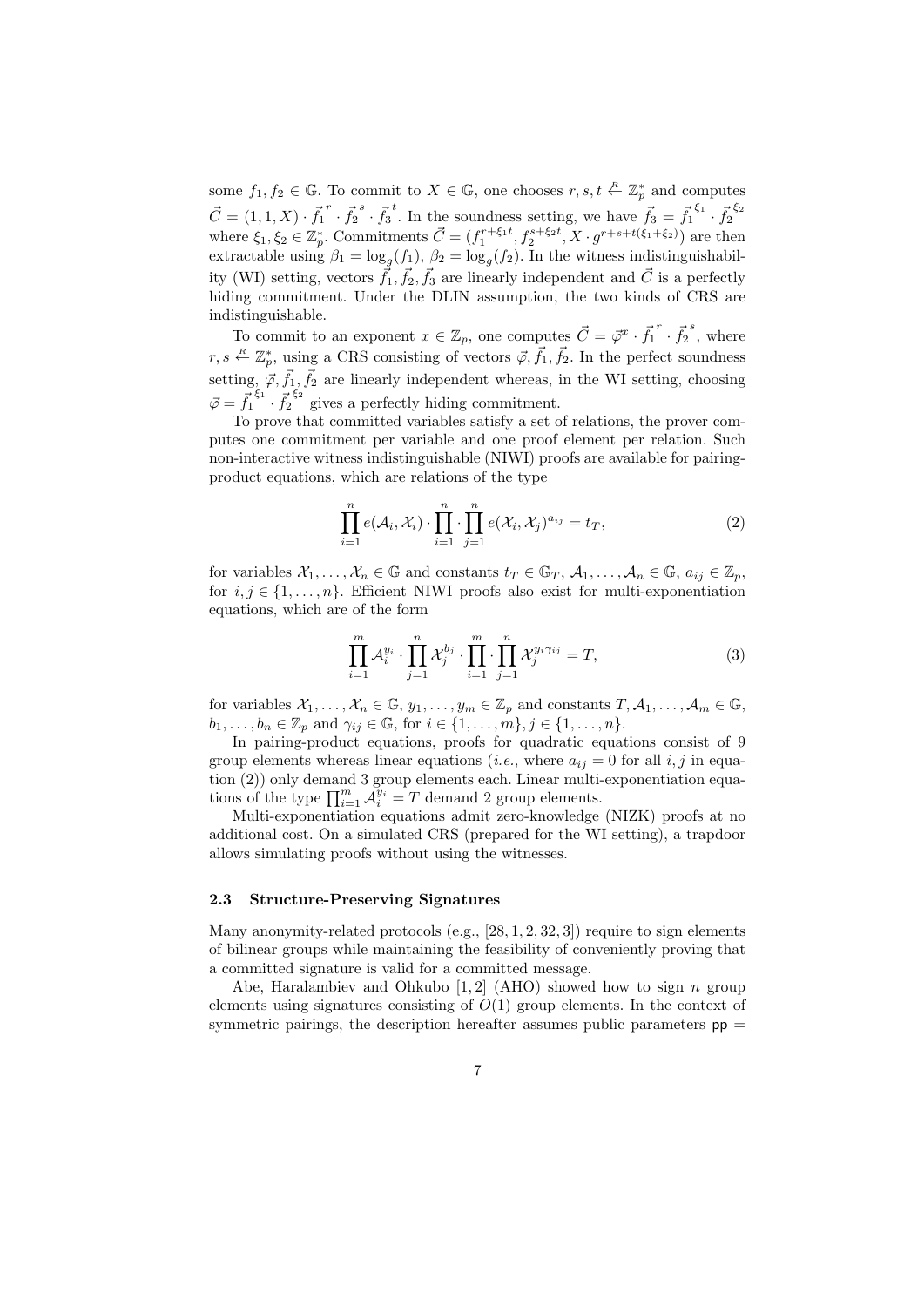$((\mathbb{G}, \mathbb{G}_T), g)$  consisting of groups  $(\mathbb{G}, \mathbb{G}_T)$  of order  $p > 2^{\lambda}$ , where  $\lambda \in \mathbb{N}$  is a security parameter, with a bilinear map  $e : \mathbb{G} \times \mathbb{G} \to \mathbb{G}_T$  and a generator  $g \in \mathbb{G}$ .

**Keygen**(pp, n): given an upper bound  $n \in \mathbb{N}$  on the number of group elements per signed message, choose generators  $G_r, H_r \stackrel{R}{\leftarrow} \mathbb{G}$ . Pick  $\gamma_z, \delta_z \stackrel{R}{\leftarrow} \mathbb{Z}_p$  and  $\gamma_i, \delta_i \stackrel{R}{\leftarrow} \mathbb{Z}_p$ , for  $i = 1$  to n. Then, compute  $G_z = G_r^{\gamma_z}$ ,  $H_z = H_r^{\delta_z}$  and  $G_i = G_i^{\gamma_i}, H_i = H_i^{\delta_i}$  for each  $i \in \{1, ..., n\}$ . Finally, choose  $\alpha_a, \alpha_b \stackrel{R}{\leftarrow} \mathbb{Z}_p$  and define  $A = e(G_r, g^{\alpha_a})$  and  $B = e(H_r, g^{\alpha_b})$ . The public key is defined to be

$$
pk = (G_r, H_r, G_z, H_z, \{G_i, H_i\}_{i=1}^n, A, B) \in \mathbb{G}^{2n+4} \times \mathbb{G}_T^2
$$

while the private key is  $sk = (\alpha_a, \alpha_b, \gamma_z, \delta_z, {\gamma_i, \delta_i}_{i=1}^n)$ .

 $Sign(sk,(M_1,\ldots,M_n))$ : to sign a vector  $(M_1,\ldots,M_n) \in \mathbb{G}^n$  using the private key  $sk = (\alpha_a, \alpha_b, \gamma_z, \delta_z, \{\gamma_i, \delta_i\}_{i=1}^n)$ , choose  $\zeta, \rho_a, \rho_b, \omega_a, \omega_b \stackrel{R}{\leftarrow} \mathbb{Z}_p$  and compute  $\theta_1 = g^{\zeta}$  as well as

$$
\theta_2 = g^{\rho_a - \gamma_z \zeta} \cdot \prod_{i=1}^n M_i^{-\gamma_i}, \qquad \theta_3 = G_r^{\omega_a}, \qquad \theta_4 = g^{(\alpha_a - \rho_a)/\omega_a},
$$
  

$$
\theta_5 = g^{\rho_b - \delta_z \zeta} \cdot \prod_{i=1}^n M_i^{-\delta_i}, \qquad \theta_6 = H_r^{\omega_b}, \qquad \theta_7 = g^{(\alpha_b - \rho_b)/\omega_b},
$$

The signature consists of  $\sigma = (\theta_1, \theta_2, \theta_3, \theta_4, \theta_5, \theta_6, \theta_7)$ . **Verify** $(pk, \sigma,(M_1,\ldots,M_n))$ : parse  $\sigma$  as  $(\theta_1,\theta_2,\theta_3,\theta_4,\theta_5,\theta_6,\theta_7) \in \mathbb{G}^7$  and return

1 iff these equalities hold:

$$
A = e(G_z, \theta_1) \cdot e(G_r, \theta_2) \cdot e(\theta_3, \theta_4) \cdot \prod_{i=1}^n e(G_i, M_i),
$$
  

$$
B = e(H_z, \theta_1) \cdot e(H_r, \theta_5) \cdot e(\theta_6, \theta_7) \cdot \prod_{i=1}^n e(H_i, M_i).
$$

The scheme was proved [1, 2] existentially unforgeable under chosen-message attacks under the  $q$ -SFP assumption, where  $q$  is the number of signing queries.

Signatures can be publicly re-randomized to obtain a different signature  $\{\theta_i'\}_{i=1}^7$   $\leftarrow$  ReRand $(pk, \sigma)$  on the same message  $(M_1, \ldots, M_n)$ . After randomization, we have  $\theta_1' = \theta_1$  while  $\{\theta_i'\}_{i=2}^7$  are uniformly distributed among the values such that  $e(G_r, \theta'_2) \cdot e(\theta'_3, \theta'_4) = e(G_r, \theta_2) \cdot e(\theta_3, \theta_4)$  and  $e(H_r, \theta'_5) \cdot e(\theta'_6, \theta'_7) =$  $e(H_r, \theta_5) \cdot e(\theta_6, \theta_7)$ . Moreover,  $\{\theta'_i\}_{i \in \{3,4,6,7\}}$  are statistically independent of the message and other signature components. This implies that, in privacy-preserving protocols, re-randomized  $\{\theta'_i\}_{i\in\{3,4,6,7\}}$  can be safely given in the clear as long as  $(M_1, \ldots, M_n)$  and  $\{\theta_i'\}_{i \in \{1,2,5\}}$  are given in committed form.

#### 2.4 Vector Commitment Schemes

We use concise vector commitment schemes, where commitments can be opened with a short de-commitment string for each individual coordinate. Such commitments based on ideas from [16, 24] were described by Libert and Yung [43]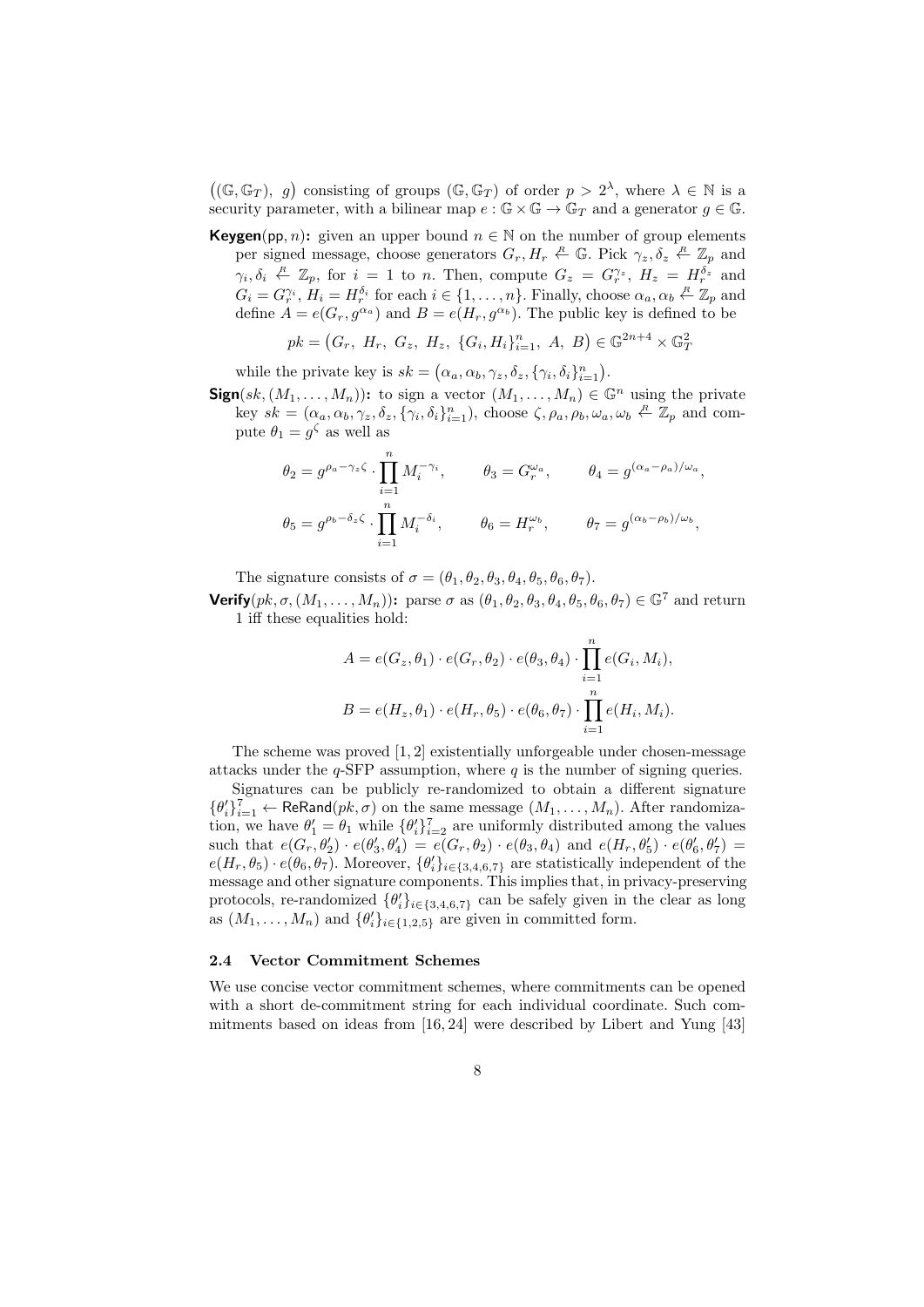and, under weaker assumptions, by Catalano and Fiore [27]. In [43], the commitment key is  $ck = (g, g_1, \ldots, g_\ell, g_{\ell+2}, \ldots, g_{2\ell}) \in \mathbb{G}^{2\ell}$ , where  $g_i = g^{(\alpha^i)}$  for each i. The trapdoor of the commitment is  $g_{\ell+1}$ , which does not appear in ck. To commit to a vector  $\vec{m} = (m_1, \ldots, m_\ell)$ , the committer picks  $r \stackrel{R}{\leftarrow} \mathbb{Z}_p$  and computes  $C = g^r \cdot \prod_{\kappa=1}^{\ell} g_{\ell+1-\kappa}^{m_{\kappa}}$ . A single group element  $W_i = g_i^r \cdot \prod_{\kappa=1,\kappa\neq i}^{\ell} g_{\ell+1-\kappa+i}^{m_{\kappa}}$ provides evidence that  $m_i$  is the *i*-th component of  $\vec{m}$  as it satisfies the relation  $e(g_i, C) = e(g, W_i) \cdot e(g_1, g_2)^{m_i}$ . The infeasibility of opening a commitment to two distinct messages for some coordinate i relies on the  $\ell$ -DHE assumption. For our purposes, we only rely on the position-wise binding property of vector commitments and do not need them to be hiding. The randomizer  $r$  will thus be removed from the expression of C.

#### 2.5 The NNL Framework for Broadcast Encryption

The important Subset Cover framework [47] considers secret-key broadcast encryption schemes with  $N = 2^{\ell}$  registered receivers. Each receiver is associated with a leaf of a complete binary tree  $\mathsf T$  of height  $\ell$  where each node is assigned a secret key. If N denotes the universe of users and  $\mathcal{R} \subset \mathcal{N}$  is the set of revoked receivers, the framework's idea is to partition the set of non-revoked users into m disjoint subsets  $S_1, \ldots, S_m$  such that  $\mathcal{N} \setminus \mathcal{R} = S_1 \cup \ldots \cup S_m$ . Depending on the way to divide  $\mathcal{N} \backslash \mathcal{R}$ , different tradeoffs are possible.

The Subset Difference (SD) method yields a transmission cost of  $O(|\mathcal{R}|)$  and a storage complexity in  $O(\log^2 N)$ . For each node  $x_j \in \mathsf{T}$ , we call  $\mathsf{T}_{x_j}$  the subtree rooted at  $x_j$ . The unrevoked set  $\mathcal{N} \backslash \mathcal{R}$  is partitioned into disjoint subsets  $S_{k_1, u_1}, \ldots, S_{k_m, u_m}$ . For each  $i \in \{1, \ldots, m\}$ , the subset  $S_{k_i, u_i}$  is determined by a node  $x_{k_i}$  and one of its descendants  $x_{u_i}$  – which are called *primary* and *sec*ondary roots of  $S_{k_i, u_i}$ , respectively – and it consists of the leaves of  $\mathsf{T}_{x_{k_i}}$  that are not in  $\mathsf{T}_{x_{u_i}}$ . Each user belongs to many generic subsets, so that the number of subsets bounded by  $m = 2 \cdot |\mathcal{R}| - 1$ , as proved in [47].

In the broadcast encryption scenario, a sophisticated key distribution process is necessary to avoid a prohibitive storage overhead. Each subset  $S_{k_i, u_i}$  is assigned a "proto-key"  $P_{x_{k_i},x_{u_i}}$  that allows deriving the actual symmetric encryption key  $K_{k_i, u_i}$  for  $S_{k_i, u_i}$  and as well as proto-keys  $P_{x_{k_i}, x_{u_i}}$  for any descendant  $x_{u_l}$  of  $x_{u_i}$ . Eventually, each user has to store  $O(\log^2 N)$  keys. In the setting of group signatures, we will show that, somewhat unexpectedly, the use of vector commitment schemes allows reducing the private storage to a constant: the size of users' private keys only depends on the security parameter  $\lambda$ , and not on N.

#### 2.6 Revocable Group Signatures

As in [45, 44], we consider schemes that have their lifetime divided into revocation epochs at the beginning of which group managers update their revocation lists.

The syntax and the security model are similar to those used by Kiayias and Yung [40]. Like the Bellare-Shi-Zhang model [10], the Kiayias-Yung model assumes an interactive join protocol whereby the user becomes a group member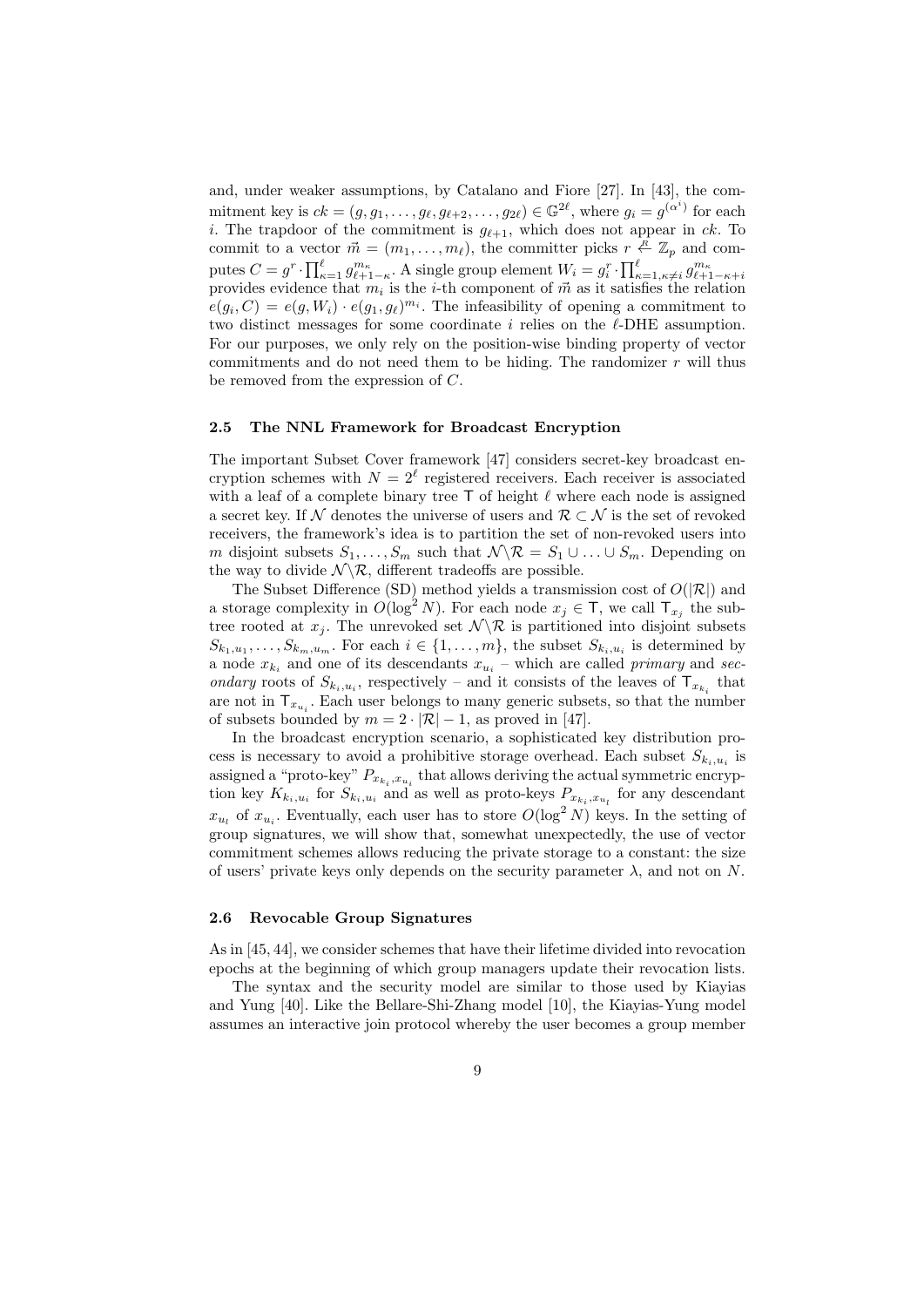by interacting with the group manager.

SYNTAX. We denote by  $N \in \text{poly}(\lambda)$  the maximal number of group members. At the beginning of each revocation epoch  $t$ , the group manager publicizes an up-todate revocation list  $RL_t$  and we denote by  $\mathcal{R}_t \subset \{1, \ldots, N\}$  the corresponding set of revoked users (we assume that  $\mathcal{R}_t$  is part of  $RL_t$ ). A revocable group signature (R-GS) scheme consists of the following algorithms or protocols.

- **Setup**( $\lambda$ , N): given a security parameter  $\lambda \in \mathbb{N}$  and a maximal number of group members  $N \in \mathbb{N}$ , this algorithm (which is run by a trusted party) generates a group public key  $\mathcal{Y}$ , the group manager's private key  $\mathcal{S}_{GM}$  and the opening authority's private key  $S_{OA}$ .  $S_{GM}$  and  $S_{OA}$  are given to the appropriate authority while  $Y$  is publicized. The algorithm initializes a public state  $St$ consisting of set and string data structures  $St_{users} = \emptyset$  and  $St_{trans} = \epsilon$ .
- **Join:** is an interactive protocol between the group manager GM and a prospective group member  $\mathcal{U}_i$ . The protocol involves two interactive Turing machines  $J_{user}$  and  $J_{GM}$  that both take as input  $\mathcal{Y}$ . The execution, denoted as  $[J_{user}(\lambda, \mathcal{Y}), J_{GM}(\lambda, St, \mathcal{Y}, \mathcal{S}_{GM})]$ , ends with  $\mathcal{U}_i$  obtaining a membership secret  $sec_i$ , that no one else knows, and a membership certificate cert<sub>i</sub>. If the protocol is successful, the group manager updates the public state  $St$  by setting  $St_{users} := St_{users} \cup \{i\}$  as well as  $St_{\sf trans} := St_{\sf trans} || \langle i, {\sf transcript}_i \rangle.$
- Revoke: is a (possibly probabilistic) algorithm allowing the GM to generate an updated revocation list  $RL<sub>t</sub>$  for the new revocation epoch t. It takes as input a public key Y and a set  $\mathcal{R}_t \subset St_{users}$  that identifies the users to be revoked. It outputs an updated revocation list  $RL_t$  for epoch t.
- **Sign:** given a revocation epoch t with its revocation list  $RL_t$ , a membership certificate cert<sub>i</sub>, a membership secret sec<sub>i</sub> and a message  $M$ , this algorithm outputs  $\bot$  if  $i \in \mathcal{R}_t$  and a signature  $\sigma$  otherwise.
- **Verify:** given a signature  $\sigma$ , a revocation epoch t, the corresponding revocation list  $RL_t$ , a message M and a group public key  $\mathcal{Y}$ , this deterministic algorithm returns either 0 or 1.
- **Open:** takes as input a message M, a valid signature  $\sigma$  w.r.t.  $\mathcal Y$  for the indicated revocation epoch t, the opening authority's private key  $S_{OA}$  and the public state St. It outputs  $i \in St_{users} \cup {\{\perp\}}$ , which is the identity of a group member or a symbol indicating an opening failure.

A R-GS scheme must satisfy three security notions that are formally defined in the full version of the paper. The first one is called *security against misidentifi*cation attacks. It requires that, even if the adversary can introduce and revoke users at will, it cannot produce a signature that traces outside the set of unrevoked adversarially-controlled users. The notion of security against framing attacks captures that under no circumstances should an honest user be held accountable for messages that he did not sign, even if the whole system conspires against that user. Finally, the notion of anonymity is also defined (by granting the adversary access to a signature opening oracle) as in the models of [10, 40].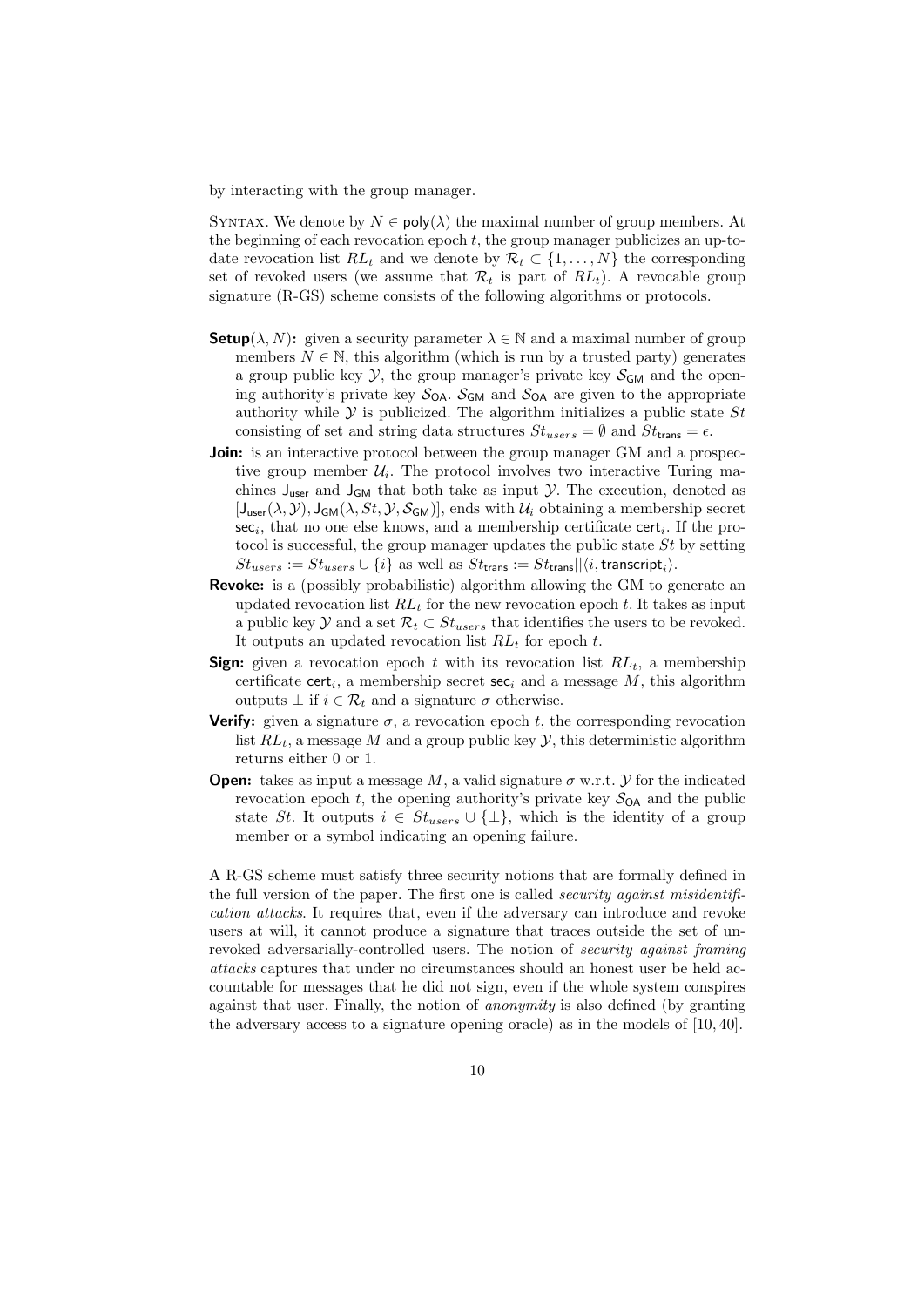## 3 A Revocable Group Signature with Compact Keys and Constant Verification Time

The number of users is assumed to be  $N = 2^{\ell-1} \in \text{poly}(\lambda)$ , for some integer  $\ell$ , so that each group member is assigned to a leaf of the tree. Each node is assigned a unique identifier. For simplicity, the root is identified by  $\mathsf{ID}(\epsilon) = 1$ and, for each other node x, we define the identifier  $ID(x) \in \{1, \ldots, 2N-1\}$  to be  $ID(x) = 2 \cdot ID(parent(x)) + b$ , where parent(x) denotes x's father in the tree and  $b = 0$  (resp.  $b = 1$ ) if x is the left (resp. right) child of its father. The root of the tree is assigned the identifier  $ID_{\epsilon} = 1$ .

At the beginning of each revocation epoch  $t$ , the GM generates an up-to-date revocation list  $RL_t$  containing one entry for each generic subset  $S_{k_1, u_1}, \ldots, S_{k_m, u_m}$ produced by the Subset Difference method. These subsets are encoded in such a way that unrevoked users can anonymously prove their membership of one of them. Our technique allows to do this using a proof of constant size.

In the generation of  $RL_t$ , for each  $i \in \{1, \ldots, m\}$ , if  $x_{k_i}$  (resp.  $x_{u_i}$ ) denotes the primary (resp. secondary) root of  $S_{k_i, u_i}$ , the GM encodes  $S_{k_i, u_i}$  as a vector of group elements  $R_i$  that determines the levels of nodes  $x_{k_i}$  and  $x_{u_i}$  in the tree (which are called  $\phi_i$  and  $\psi_i$  hereafter) and the identifiers  $\mathsf{ID}(x_{k_i})$  and  $\mathsf{ID}(x_{u_i})$ . Then, the vector  $R_i$  is authenticated by means of a structure preserving signature  $\Theta_i$ , which is included in  $RL_t$  so as to serve in a set membership proof [23].

During the join protocol, users obtain from the GM a structure-preserving signature on a compact encoding  $C_v$  – which is computed as a commitment to a vector of node identifiers  $(I_1, \ldots, I_\ell)$  – of the path  $(I_1, \ldots, I_\ell)$  between their leaf v and the root  $\epsilon$ . This path is encoded as a single group element.

In order to anonymously prove his non-revocation, a group member  $\mathcal{U}_i$  uses  $RL_t$  to determine the generic subset  $S_{k_l, u_l}$ , with  $l \in \{1, \ldots, m\}$ , where his leaf  $v_i$ lies. He commits to the corresponding vector of group elements  $R_l$  that encodes the node identifiers  $\mathsf{ID}(x_{k_l})$  and  $\mathsf{ID}(x_{u_l})$  of the primary and secondary roots of  $S_{k_l, u_l}$  at levels  $\phi_l$  and  $\psi_l$ , respectively. If  $(I_1, \ldots, I_\ell)$  identifies the path from his leaf  $v_i$  to  $\epsilon$ , the unrevoked member  $\mathcal{U}_i$  generates a membership proof for the subset  $S_{k_l, u_l}$  by proving that  $\mathsf{ID}(x_{k_l}) = I_{\phi_l}$  and  $\mathsf{ID}(x_{u_l}) \neq I_{\psi_l}$  (in other words, that  $x_{k_l}$  is an ancestor of  $v_i$  and  $x_{u_l}$  is not). To succinctly prove these statements,  $\mathcal{U}_i$ uses the properties of the commitment scheme recalled in Section 2.4. Finally, in order to convince the verifier that he used a legal element of  $RL_t$ ,  $U_i$  follows the technique of [23] and proves knowledge of a signature  $\Theta_l$  on the committed vector of group elements  $R_l$ . By doing so,  $\mathcal{U}_i$  thus provides evidence that his leaf  $v_i$  is a member of some authorized subset  $S_{k_l, u_l}$  without revealing l.

In order to obtain the strongest flavor of anonymity  $(i.e.,$  where the adversary has access to a signature opening oracle), the scheme uses Kiltz's tag-based encryption scheme [41] as in Groth's construction [35]. In non-frameability concerns, the group member  $\mathcal{U}_i$  also generates a weak Boneh-Boyen signature [12] (which yields a fully secure signature when combined with a one-time signature) using  $x = \log_g(X)$ , where  $X \in \mathbb{G}$  is a group element certified by the GM and bound to the path  $(I_1, \ldots, I_\ell)$  during the join protocol.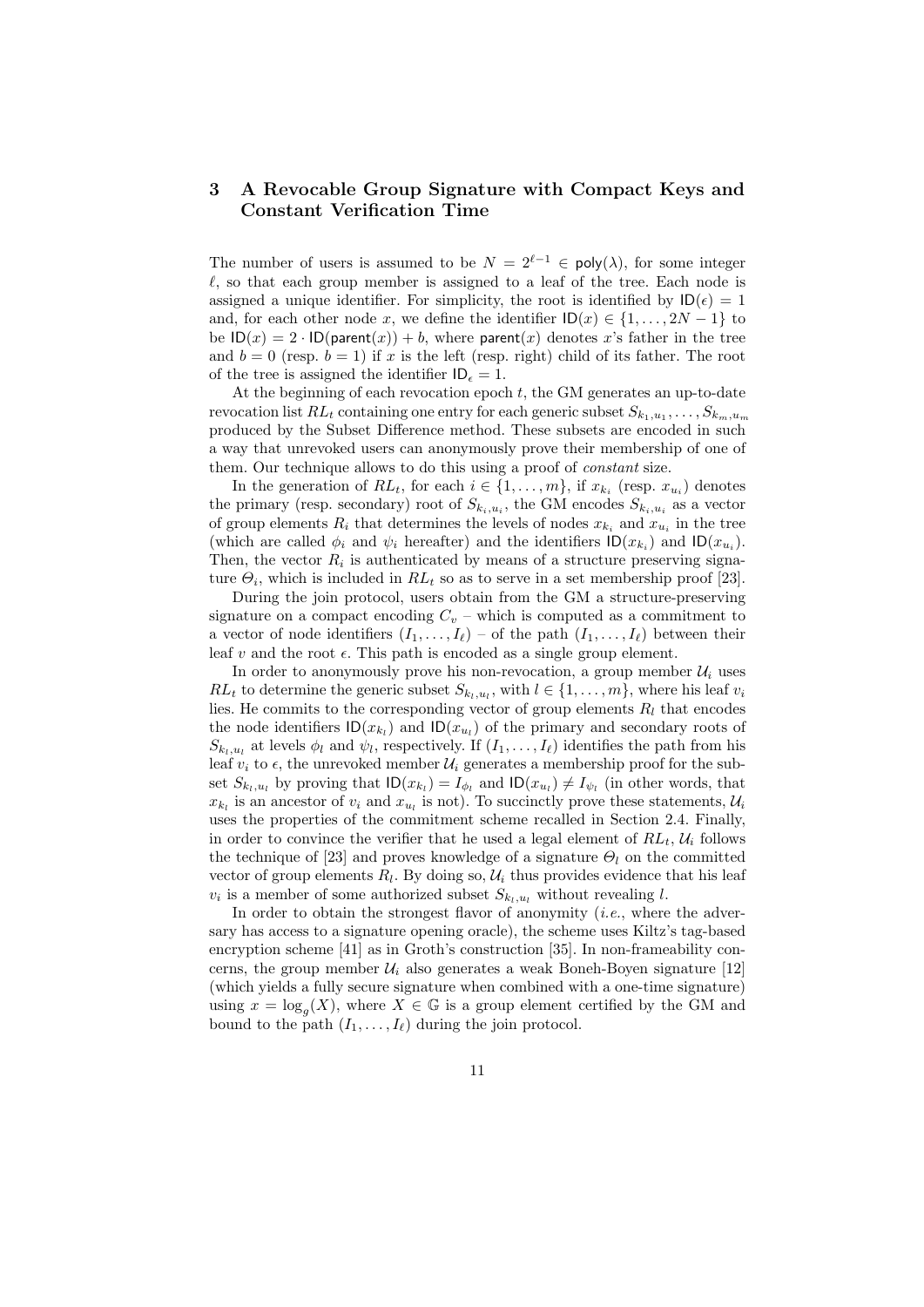#### 3.1 Construction

As in the security models of [10, 40], we assume that, before joining the group, user  $\mathcal{U}_i$  chooses a long term key pair (usk[i], upk[i]) and registers it in some PKI.

**Setup**( $\lambda, N$ ): given a security parameter  $\lambda \in \mathbb{N}$  and  $N = 2^{\ell-1}$ ,

- 1. Choose bilinear groups  $(\mathbb{G}, \mathbb{G}_T)$  of prime order  $p > 2^{\lambda}$ , with  $g \stackrel{R}{\leftarrow} \mathbb{G}$ .
- 2. Define  $n_0 = 2$  and  $n_1 = 5$ . Generate two key pairs  $(s k_{\text{AHO}}^{(0)}, p k_{\text{AHO}}^{(0)})$  and  $(s k_{\text{AHO}}^{(1)}, p k_{\text{AHO}}^{(1)})$  for the AHO signature in order to sign messages of  $n_0$ and  $n_1$  group elements, respectively. These key pairs are

$$
pk_{\mathsf{AHO}}^{(d)} = \left( G_r^{(d)}, H_r^{(d)}, G_z^{(d)} = G_r^{\gamma_z^{(d)}}, H_z^{(d)} = H_r^{\delta_z^{(d)}},
$$

$$
\{ G_i^{(d)} = G_r^{\gamma_i^{(d)}}, H_i^{(d)} = H_r^{\delta_i^{(d)}} \}_{i=1}^n, A^{(d)}, B^{(d)} \right)
$$

and  $sk_{\mathsf{AHO}}^{(d)} = (\alpha_a^{(d)}, \alpha_b^{(d)})$  $\mathcal{L}_{b}^{(d)}, \gamma_{z}^{(d)}, \delta_{z}^{(d)}, \{\gamma_{i}^{(d)}, \delta_{i}^{(d)}\}_{i=1}^{n_d}),$  where  $d \in \{0, 1\}.$ 

- 3. Generate a public key  $ck = (g_1, \ldots, g_\ell, g_{\ell+2}, \ldots, g_{2\ell}) \in \mathbb{G}^{2\ell-1}$  for vectors of dimension  $\ell$  in the vector commitment scheme recalled in section 2.4. The trapdoor  $q_{\ell+1}$  is not needed and can be discarded.
- 4. As a CRS for the NIWI proof system, select vectors  $\mathbf{f} = (\vec{f}_1, \vec{f}_2, \vec{f}_3)$  s.t.  $\vec{f}_1 = (f_1, 1, g) \in \mathbb{G}^3$ ,  $\vec{f}_2 = (1, f_2, g) \in \mathbb{G}^3$ , and  $\vec{f}_3 = \vec{f}_1^{5}$ ,  $\vec{f}_2^{5}$ , with  $f_1 = g^{\beta_1}, f_2 = g^{\beta_2} \stackrel{R}{\leftarrow} \mathbb{G}$  and  $\beta_1, \beta_2, \xi_1, \xi_2 \stackrel{R}{\leftarrow} \mathbb{Z}_p^*$ . We also define the vector  $\vec{\varphi} = \vec{f}_3 \cdot (1, 1, q).$
- 5. Choose  $(U, V) \stackrel{R}{\leftarrow} \mathbb{G}^2$  that, together with generators  $f_1, f_2, g \in \mathbb{G}$ , will form a public encryption key.
- 6. Select a strongly unforgeable one-time signature  $\Sigma = (\mathcal{G}, \mathcal{S}, \mathcal{V})$ .
- 7. Set  $S_{GM} := (sk_{AHO}^{(0)}, sk_{AHO}^{(1)}), S_{OA} := (\beta_1, \beta_2)$  as authorities' private keys and the group public key is

$$
\mathcal{Y} := \left(g, \ p k_{\text{AHO}}^{(0)}, \ p k_{\text{AHO}}^{(1)}, \ ck = (g_1, \ldots, g_\ell, g_{\ell+2}, \ldots, g_{2\ell}), \ \mathbf{f}, \ \vec{\varphi}, \ (U, V), \ \Sigma\right).
$$

- **Join**<sup>(GM, $\mathcal{U}_i$ ): the GM and the prospective user  $\mathcal{U}_i$  run the following protocol</sup>  $[J_{user}(\lambda, \mathcal{Y}), J_{GM}(\lambda, St, \mathcal{Y}, \mathcal{S}_{GM})]$ :
	- 1.  $J_{user}(\lambda, \mathcal{Y})$  draws  $x \stackrel{R}{\leftarrow} \mathbb{Z}_p$  and sends  $X = g^x$  to  $J_{GM}(\lambda, St, \mathcal{Y}, \mathcal{S}_{GM})$ . If  $X \in \mathbb{G}$  already appears in some entry transcript, of the database  $St_{trans}$ ,  $J_{GM}$  halts and returns  $\perp$  to  $J_{user}$ .
	- 2.  $J_{GM}$  assigns to  $U_i$  an available leaf v of identifier  $ID(v)$  in the tree T. Let  $x_1, \ldots, x_\ell$  be the path from  $x_\ell = v$  to the root  $x_1 = \epsilon$  of T. Let also  $(I_1, \ldots, I_\ell) = (ID(x_1), \ldots, ID(x_\ell))$  be the corresponding vector of identifiers (with  $I_1 = 1$  and  $I_\ell = \mathsf{ID}(v) \in \{N, \ldots, 2N - 1\}$ ). Then,  $J_{GM}$ does the following.

a. Encode 
$$
(I_1, ..., I_\ell)
$$
 as  $C_v = \prod_{\kappa=1}^{\ell} g_{\ell+1-\kappa}^{I_{\kappa}} = g_{\ell}^{I_1} \cdots g_1^{I_{\ell}}.$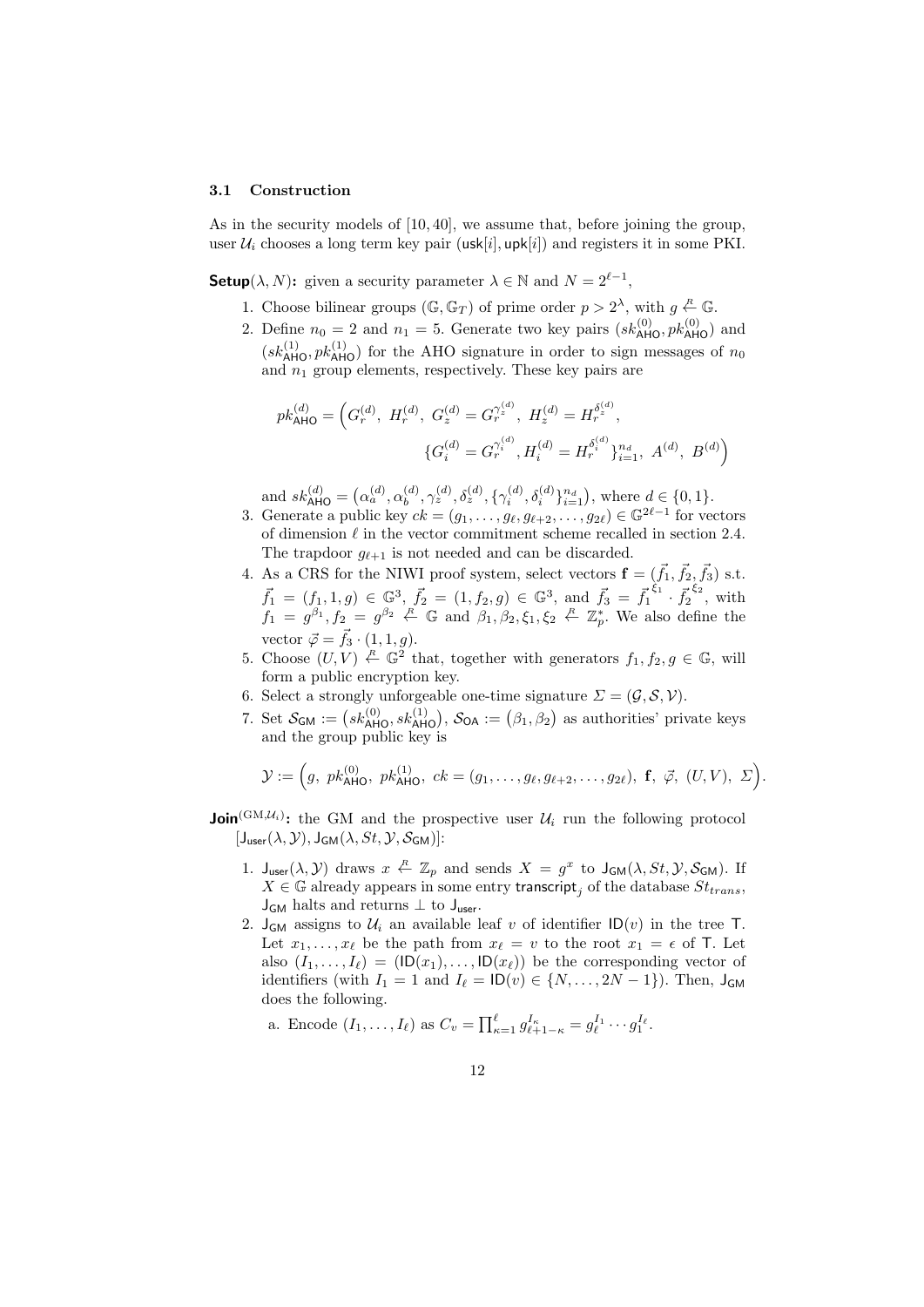- b. Using  $sk_{\text{AHO}}^{(0)}$ , generate an AHO signature  $\sigma_v = (\theta_{v,1}, \ldots, \theta_{v,7})$  on the pair  $(X, C_v) \in \mathbb{G}^2$  so as to bind the encoded path  $C_v$  to the value X that identifies  $\mathcal{U}_i$ .
- 3. J<sub>GM</sub> sends  $ID(v) \in \{N, \ldots, 2N-1\}$  and  $C_v$  to J<sub>user</sub> that halts if  $ID(v) \notin$  $\{N, \ldots, 2N-1\}$  or if  $C_v$  is found incorrect. Otherwise,  $J_{user}$  sends a signature  $sig_i = \text{Sign}_{\text{usk}[i]}(X|| (I_1, \ldots, I_\ell))$  to  $J_{\text{GM}}$ .
- 4.  $\mathsf{J}_{\mathsf{GM}}$  checks that  $\text{Verify}_{\mathsf{upk}[i]}((X|| (I_1, \ldots, I_\ell)), sig_i) = 1.$  If not  $\mathsf{J}_{\mathsf{GM}}$  aborts. Otherwise,  $J_{GM}$  returns the AHO signature  $\sigma_v$  to  $J_{user}$  and stores the transcript transcript<sub>i</sub> =  $(X, \mathsf{ID}(v), C_v, \sigma_v, sig_i)$  in the database  $St_{trans}$ .
- 5. J<sub>user</sub> defines cert<sub>i</sub> =  $(1D(v), X, C_v, \sigma_v) \in \{N, \ldots, 2N-1\} \times \mathbb{G}^9$ , where X will identify  $\mathcal{U}_i$ . The membership secret sec<sub>i</sub> is defined as sec<sub>i</sub> =  $x \in \mathbb{Z}_p$ .

**Revoke**( $\mathcal{Y}, \mathcal{S}_{GM}, t, \mathcal{R}_t$ ): Parse  $\mathcal{S}_{GM}$  as  $\mathcal{S}_{GM} := (sk_{\text{AHO}}^{(0)}, sk_{\text{AHO}}^{(1)})$ .

- 1. Using the covering algorithm of the SD method, find a cover of the unrevoked user set  $\{1, \ldots, N\} \backslash \mathcal{R}_t$  as the union of disjoint subsets of the form  $S_{k_1, u_1}, \ldots, S_{k_m, u_m}$ , with  $m \leq 2 \cdot |\mathcal{R}_t| - 1$ .
- 2. For  $i = 1$  to m, do the following.
	- a. Consider  $S_{k_i,u_i}$  as the difference between sub-trees rooted at an internal node  $x_{k_i}$  and one of its descendants  $x_{u_i}$ . Let  $\phi_i, \psi_i \in \{1, \ldots, \ell\}$  be the depths of  $x_{k_i}$  and  $x_{u_i}$ , respectively, in T assuming that the root  $\epsilon$  is at depth 1. Encode  $S_{k_i, u_i}$  as a vector  $(g_{\phi_i}, g_1^{\mathsf{ID}(x_{k_i})})$  $g_{\psi_i}, g^{\text{ID}(x_{u_i})}, g_{\psi_i}, g^{\text{ID}(x_{u_i})}.$
	- b. To authenticate  $S_{k_i, u_i}$  and bind it to the revocation epoch t, use  $sk_{\text{AHO}}^{(1)}$  to generate an AHO signature  $\Theta_i = (\Theta_{i,1}, \ldots, \Theta_{i,7}) \in \mathbb{G}^7$  on the message  $R_i = \left( g^t, g_{\phi_i}, g_1^{\mathsf{ID}(x_{k_i})} \right)$  $\left( \sum_{i=1}^{\mathsf{ID}(x_{k_i})} g_{\psi_i}, g^{\mathsf{ID}(x_{u_i})} \right) \in \mathbb{G}^5$ , where the epoch number t is interpreted as an element of  $\mathbb{Z}_n$ .

Return the revocation data

$$
RL_{t} = (t, \mathcal{R}_{t}, \{\phi_{i}, \psi_{i}, \mathsf{ID}(x_{k_{i}}), \mathsf{ID}(x_{u_{i}}), \Theta_{i} = (\Theta_{i,1}, \dots, \Theta_{i,7})\}_{i=1}^{m}).
$$
(4)

- $Sign(\mathcal{Y}, t, RL_t, cert_i, sec_i, M)$ : return  $\perp$  if  $i \in \mathcal{R}_t$ . Otherwise, to sign  $M \in \{0, 1\}^*$ , generate a one-time signature key pair  $(SK, VK) \leftarrow \mathcal{G}(\lambda)$ . Parse cert<sub>i</sub> as  $\textsf{cert}_i = (\textsf{ID}(v_i), X, C_{v_i}, \sigma_{v_i}) \in \{N, \dots, 2N-1\} \times \mathbb{G}^9 \text{ and } \textsf{sec}_i \text{ as } x \in \mathbb{Z}_p.$  Let  $\epsilon = x_1, \ldots, x_\ell = v_i$  be the path connecting  $v_i$  to the root  $\epsilon$  of T and let  $(I_1, \ldots, I_\ell) = (ID(x_1), \ldots, ID(x_\ell))$  be the vector of node identifiers. First,  $U_i$ generates a commitment  $com_{C_{v_i}}$  to the encoding  $C_{v_i}$  of the path  $(I_1, \ldots, I_\ell)$ from  $v_i$  to the root. Then, he does the following.
	- 1. Using  $RL_t$ , find the set  $S_{k_l, u_l}$ , with  $l \in \{1, \ldots, m\}$ , containing the leaf  $v_i$ identified by  $\mathsf{ID}(v_i)$ . Let  $x_{k_l}$  and  $x_{u_l}$  denote the primary and secondary roots of  $S_{k_l, u_l}$  at depths  $\phi_l$  and  $\psi_l$ , respectively. Since  $x_{k_l}$  is an ancestor of  $v_i$  but  $x_{u_i}$  is not, it must be the case that  $I_{\phi_l} = \textsf{ID}(x_{k_l})$  and  $I_{\psi_l} \neq \textsf{ID}(x_{u_l})$ .
	- 2. To prove that  $v_i$  belongs to  $S_{k_l, u_l}$  without leaking  $l, \mathcal{U}_i$  first re-randomizes the *l*-th AHO signature  $\Theta_l$  of  $RL_t$  as  $\{\Theta_{l,i}'\}_{i=1}^7 \leftarrow \mathsf{ReRand}(pk_{\mathsf{AHO}}^{(1)},\Theta_l).$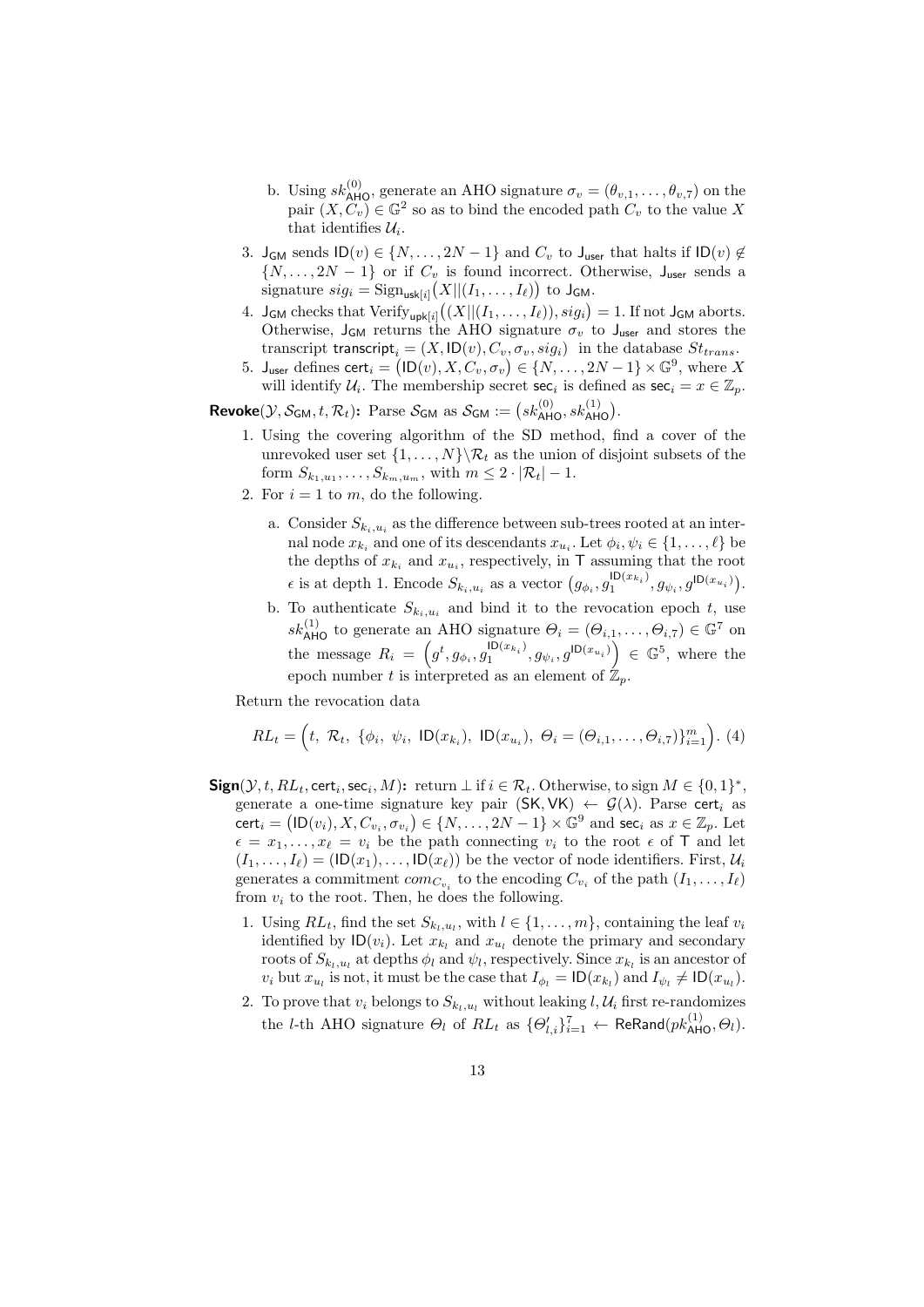Then, he commits to the l-th revocation message

$$
R_l = (R_{l,1}, R_{l,2}, R_{l,3}, R_{l,4}, R_{l,5}) = (g^t, g_{\phi_l}, g_1^{\mathsf{ID}(x_{k_l})}, g_{\psi_l}, g^{\mathsf{ID}(x_{u_l})}) \quad (5)
$$

and its signature  $\Theta'_{l} = (\Theta'_{l,1}, \ldots, \Theta'_{l,7})$  by computing Groth-Sahai commitments  $\{com_{R_{l,\tau}}\}_{\tau=2}^{5}$ ,  $\{com_{\Theta'_{l,j}}\}_{j\in\{1,2,5\}}$  to  $\{R_{l,\tau}\}_{\tau=2}^{5}$  and  $\{\Theta'_{l,j}\}_{j\in\{1,2,5\}}$ . a. To prove that  $I_{\phi_l} = \textsf{ID}(x_{k_l}), \mathcal{U}_i$  computes  $W_{\phi_l} = \prod_{\kappa=1, \kappa \neq \phi_l}^{\ell} g_{\ell+1-\kappa+\phi_l}^{I_{\kappa}}$ 

that satisfies the equality  $e(g_{\phi_l}, C_{v_i}) = e(g_1, g_\ell)^{I_{\phi_l}} \cdot e(g, W_{\phi_l})$ . Then,  $\mathcal{U}_i$  generates a commitment  $com_{W_{\phi_l}}$  to  $W_{\phi_l}$ . He computes a NIWI proof  $\pi_{eq}$  that committed variables  $(R_{l,2}, R_{l,3}, C_{v_i}, W_{\phi_l})$  satisfy

$$
e(R_{l,2}, C_{v_i}) = e(R_{l,3}, g_\ell) \cdot e(g, W_{\phi_l}). \tag{6}
$$

b. To prove that  $I_{\psi_l} \neq \textsf{ID}(x_{u_l}), \mathcal{U}_i$  computes  $W_{\psi_l} = \prod_{\kappa=1, \kappa \neq \psi_l}^{\ell} g_{\ell+1-\kappa+\psi_l}^{I_{\kappa}}$ that satisfies the equality  $e(g_{\psi_l}, C_{v_i}) = e(g_1, g_{\ell})^{I_{\psi_l}} \cdot e(g, W_{\psi_l})$ . Then, he computes a commitment  $com_{W_{\psi_l}}$  to  $W_{\psi_l}$  as well as commitments com<sub>Γl</sub> and  $\{com_{\Psi_{l,\tau}}\}_{\tau \in \{0,1,2\ell\}}$  to the group elements

$$
(\Gamma_l, \Psi_{l,0}, \Psi_{l,1}, \Psi_{l,2\ell}) = (g^{1/(I_{\psi_l} - \text{ID}(x_{u_l}))}, g^{I_{\psi_l}}, g_1^{I_{\psi_l}}, g_{2\ell}^{I_{\psi_l}}).
$$

Then,  $\mathcal{U}_i$  proves that  $(R_{l,4}, R_{l,5}, C_{v_i}, \Gamma_l, \Psi_{l,0}, \Psi_{l,1}, \Psi_{l,2\ell})$  satisfy

$$
e(R_{l,4}, C_{v_i}) = e(\Psi_{l,1}, g_\ell) \cdot e(g, W_{\psi_l}), \qquad e(\Psi_{l,0}/R_{l,5}, \Gamma_l) = e(g, g) \tag{7}
$$
  

$$
e(\Psi_{l,1}, g) = e(g_1, \Psi_{l,0}), \qquad e(\Psi_{l,2\ell}, g) = e(g_{2\ell}, \Psi_{l,0}).
$$
 (8)

We denote this NIWI proof by  $\pi_{neq} = (\pi_{neq,1}, \pi_{neq,2}, \pi_{neq,3}, \pi_{neq,4}).$ 3.  $U_i$  proves that the tuple  $R_l$  of (5) is a certified revocation message for epoch t: namely, he computes a NIWI proof  $\pi_{R_l}$  that committed message elements  $\{R_{l,\tau}\}_{\tau=2}^{5}$  and signature components  $\{\Theta'_{l,j}\}_{j\in\{1,2,5\}}$  satisfy

$$
A^{(1)} \cdot e(\Theta'_{l,3}, \Theta'_{l,4})^{-1} \cdot e(G_1^{(1)}, g^t)^{-1} = e(G_z^{(1)}, \Theta'_{l,1}) \cdot (9)
$$
  
\n
$$
e(G_r^{(1)}, \Theta'_{l,2}) \cdot \prod_{\tau=2}^5 e(G_\tau^{(1)}, R_{l,\tau}),
$$
  
\n
$$
B^{(1)} \cdot e(\Theta'_{l,6}, \Theta'_{l,7})^{-1} \cdot e(H_1^{(1)}, g^t)^{-1} = e(H_z^{(1)}, \Theta'_{l,1})
$$
  
\n
$$
\cdot e(H_r^{(1)}, \Theta'_{l,5}) \cdot \prod_{\tau=2}^5 e(H_\tau^{(1)}, R_{l,\tau}),
$$
  
\n(9)

Since  $\{\Theta'_{l,j}\}_{j\in\{3,4,6,7\}}$  are constants, equations (9) are both linear and thus require 3 elements each. Hence,  $\pi_{R_l}$  takes 6 elements altogether.

4. Let  $\sigma_{v_i} = (\theta_{v_i,1}, \ldots, \theta_{v_i,7})$  be the AHO signature on  $(X, C_{v_i})$ . Compute a commitment  $com_X$  to  $X.$  Set  $\{\theta'_{v_i,j}\}_{j=1}^7 \leftarrow \mathsf{ReRand}(pk_{\mathsf{AHO}}^{(0)}, \sigma_{v_i})$  and generate commitments  $\{com_{\theta'_{v_i,j}}\}_{j\in\{1,2,5\}}$  to  $\{\theta'_{v_i,j}\}_{j\in\{1,2,5\}}$ . Then, generate a NIWI proof  $\pi_{\sigma_{v_i}}$  that committed variables satisfy

$$
A^{(0)} \cdot e(\theta'_{l,3}, \theta'_{l,4})^{-1} = e(G_z^{(0)}, \theta'_{l,1}) \cdot e(G_r^{(0)}, \theta'_{l,2}) \cdot e(G_1^{(0)}, X) \cdot e(G_2^{(0)}, C_{v_i}),
$$
  

$$
B^{(0)} \cdot e(\theta'_{l,6}, \theta'_{l,7})^{-1} = e(H_z^{(0)}, \theta_{l,1}) \cdot e(H_r^{(0)}, \theta'_{l,5}) \cdot e(H_1^{(0)}, X) \cdot e(H_2^{(0)}, C_{v_i})
$$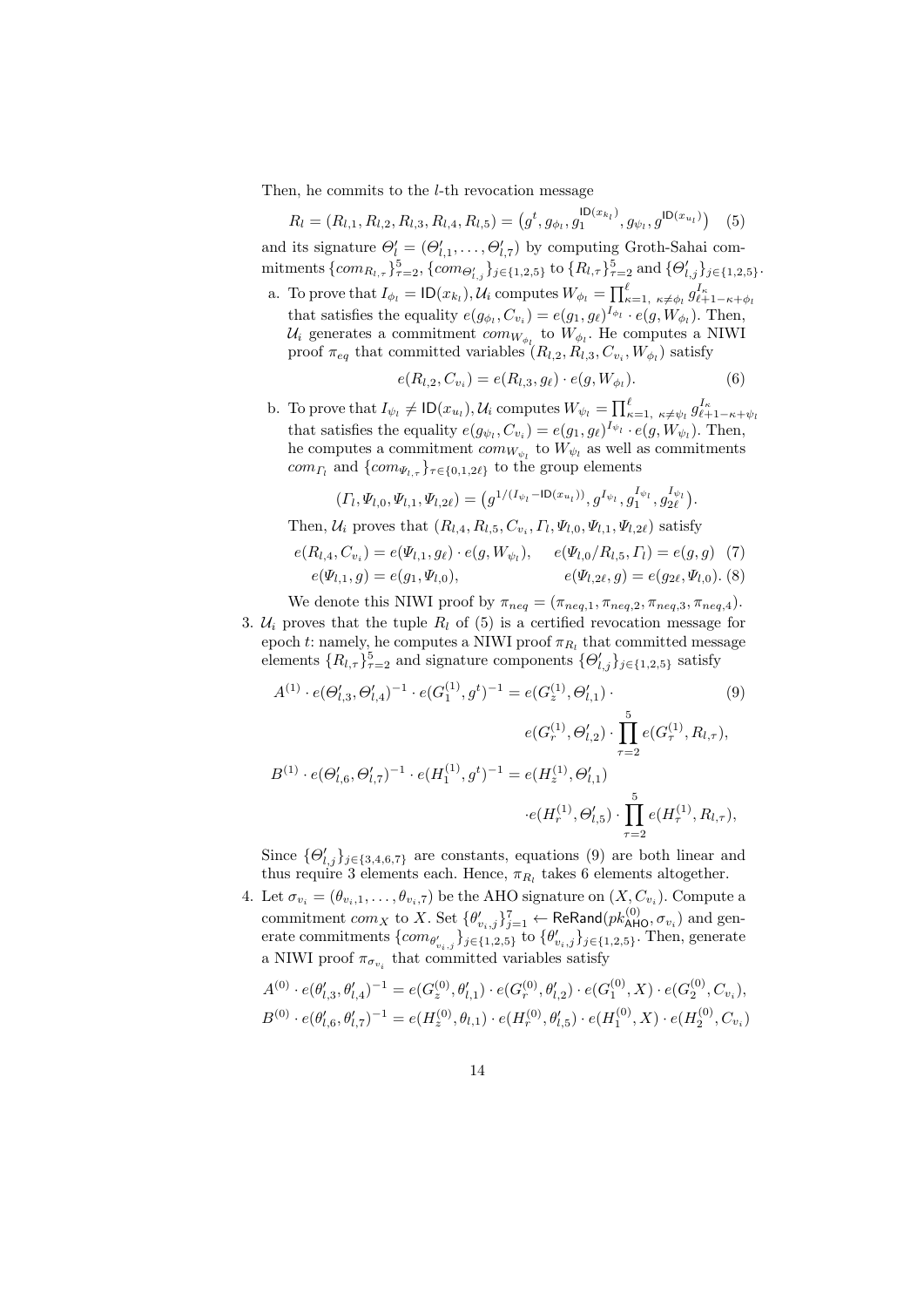- 5. Using VK as a tag, compute a tag-based encryption [41] of X by com- $\text{puting } (\varUpsilon_1,\varUpsilon_2,\varUpsilon_3,\varUpsilon_4,\varUpsilon_5) = \left( f_1^{z_1}, f_2^{z_2}, X \cdot g^{z_1+z_2}, (g^{\text{VK }} \cdot U)^{z_1}, (g^{\text{VK }} \cdot V)^{z_2} \right)$ with  $z_1, z_2 \stackrel{R}{\leftarrow} \mathbb{Z}_n$ .
- 6. Generate a NIZK proof that  $com_X = (1, 1, X) \cdot \vec{f}_1^{w_{X,1}} \cdot \vec{f}_2^{w_{X,2}} \cdot \vec{f}_3^{w_{X,3}}$ and  $(\Upsilon_1, \Upsilon_2, \Upsilon_3)$  are BBS encryptions of the same value X. If we write  $\vec{f}_3 = (f_{3,1}, f_{3,2}, f_{3,3}),$  the Groth-Sahai commitment  $com_X$  can be written as  $(f_1^{w_{X,1}} \cdot f_{3,1}^{w_{X,3}}, f_2^{w_{X,2}} \cdot f_{3,2}^{w_{X,3}}, X \cdot g_{x,1} + w_{x,2} \cdot f_{3,3}^{w_{X,3}})$ , so that we have

$$
com_X \cdot (T_1, T_2, T_3)^{-1} = (f_1^{\chi_1} \cdot f_{3,1}^{\chi_3}, f_2^{\chi_2} \cdot f_{3,2}^{\chi_3}, g^{\chi_1 + \chi_2} \cdot f_{3,3}^{\chi_3}) \tag{10}
$$

with  $\chi_1 = w_{X,1} - z_1, \chi_2 = w_{X,2} - z_2, \chi_3 = w_{X,3}$ . To prove (10), compute  $com_{\chi_j} = \vec{\varphi}^{ \chi_j} \cdot \vec{f_1}^{ w_{\chi_j,1} } \cdot \vec{f_2}^{ w_{\chi_j,2} },$  with  $w_{\chi_j,1}, w_{\chi_j,2} \stackrel{R}{\leftarrow} \mathbb{Z}_p$  for  $j \in \{1,2,3\},$ as commitments to  $\{\chi_j\}_{j=1}^3$  and generates proofs  $\{\pi_{eq\text{-}com,j}\}_{j=1}^3$  that  $\chi_1, \chi_2, \chi_3$  satisfy the three linear relations (10).

- 7. Compute a weak Boneh-Boyen signature  $\sigma_{VK} = g^{1/(x+VK)}$  on VK and a commitment  $com_{\sigma_{VK}}$  to  $\sigma_{VK}$ . Then, generate a NIWI proof  $\pi_{\sigma_{VK}}$  =  $(\vec{\pi}_{\sigma_{\mathsf{VK}},1}, \vec{\pi}_{\sigma_{\mathsf{VK}},2}, \vec{\pi}_{\sigma_{\mathsf{VK}},3}) \in \mathbb{G}^9$  that committed variables  $(\sigma_{\mathsf{VK}}, X) \in \mathbb{G}^2$  satisfy the quadratic equation  $e(\sigma_{\mathsf{VK}}, X \cdot g^{\mathsf{VK}}) = e(g, g)$ .
- 8. Compute  $\sigma_{ots} = \mathcal{S}(SK, (M, RL_t, \Upsilon_1, \Upsilon_2, \Upsilon_3, \Upsilon_4, \Upsilon_5, \Omega, \textbf{com}, \Pi))$  where  $\Omega =$  $\{\Theta'_{l,i}, \theta'_{l,i}\}_{i\in\{3,4,6,7\}}, \, \Pi = \left(\pi_{eq}, \pi_{neq}, \pi_{R_l}, \pi_{\sigma_{v_i}}, \{\pi_{eq\text{-}com},j\}_{j=1}^3, \pi_{\sigma_{\mathsf{VK}}}\right)$  and

$$
\mathbf{com} = (com_{C_{v_i}}, com_X, \{com_{R_{l,\tau}}\}_{\tau=2}^5, com_{W_{\phi_l}}, com_{W_{\psi_l}}, \{com_{\Theta'_{l,j}}\}_{j \in \{1,2,5\}},\
$$

$$
com_{\Gamma_l}, \{com_{\Psi_{l,\tau}}\}_{\tau \in \{0,1,2\ell\}}, \{com_{\theta'_{l,j}}\}_{j \in \{1,2,5\}}, \{com_{\chi_j}\}_{j=1}^3, com_{\sigma_{\mathsf{VK}}})
$$

Return the signature  $\sigma = (\forall K, \varUpsilon_1, \varUpsilon_2, \varUpsilon_3, \varUpsilon_4, \varUpsilon_5, \varOmega, \textbf{com}, \Pi, \sigma_{ots}).$ 

- Verify( $\sigma$ , M, t, RL<sub>t</sub>, Y): If  $V(WK, (M, RL_t, \Upsilon_1, \Upsilon_2, \Upsilon_3, \Upsilon_4, \Upsilon_5, \Omega, \text{com}, \Pi), \sigma_{ots})$ 0 or if  $(\Upsilon_1, \Upsilon_2, \Upsilon_3, \Upsilon_4, \Upsilon_5)$  is not a well-formed tag-based encryption (that is, if  $e(\Upsilon_1, g^{\mathsf{VK}} \cdot U) \neq e(f_1, \Upsilon_4)$  or  $e(\Upsilon_2, g^{\mathsf{VK}} \cdot V) \neq e(f_2, \Upsilon_5)$ ), return 0. Then, return 1 if all proofs properly verify. Otherwise, return 0.
- **Open** $(M, t, RL_t, \sigma, S_{OA}, \mathcal{Y}, St)$ : Return  $\perp$  if Verify $(\sigma, M, t, RL_t, \mathcal{Y}) = 0$ . Otherwise, given  $S_{OA} = (\beta_1, \beta_2)$ , compute  $\tilde{X} = \gamma_3 \cdot \gamma_1^{-1/\beta_1} \cdot \gamma_2^{-1/\beta_2}$ . In the database  $St_{trans}$  find a record  $\langle i,$  transcript $_i = (X_i, \textsf{ID}(v_i), C_{v_i}, \sigma_{v_i}, sig_i) \rangle$  such that  $X_i = \tilde{X}$ . If no such record exists in  $St_{trans}$ , return ⊥. Otherwise, return i.

At first glance, the variable  $\Psi_{l,2\ell}$  and the proof of the second equality (8) may seem unnecessary in step 2.b of the signing algorithm. However, as detailed in the full version of the paper, this element plays a crucial role when it comes to prove the security under the  $\ell$ -FlexDHE assumption.

As far as efficiency goes, each entry of  $RL_t$  contains 7 group elements and two node identifiers of  $O(\log N)$  bits each. If  $\lambda_{\mathbb{G}}$  is the bitlength of a group element, we have  $\log N \ll \lambda_{\mathbb{G}}/2$  (since  $\lambda \leq \lambda_{\mathbb{G}}$  and N is polynomial), so that the number of bits of  $RL_t$  is bounded by  $2 \cdot |\mathcal{R}_t| \cdot (7 \cdot \lambda_{\mathbb{G}} + 2 \log N + 2 \log \log N) < 2 \cdot |\mathcal{R}_t| \cdot (9 \lambda_{\mathbb{G}})$ bits. The size of  $RL_t$  is thus bounded by that of  $18 \cdot |\mathcal{R}_t|$  group elements.

Unlike [44], group members only need to store 9 group elements in their membership certificate. As far as the size of signature goes, com and  $\Pi$  require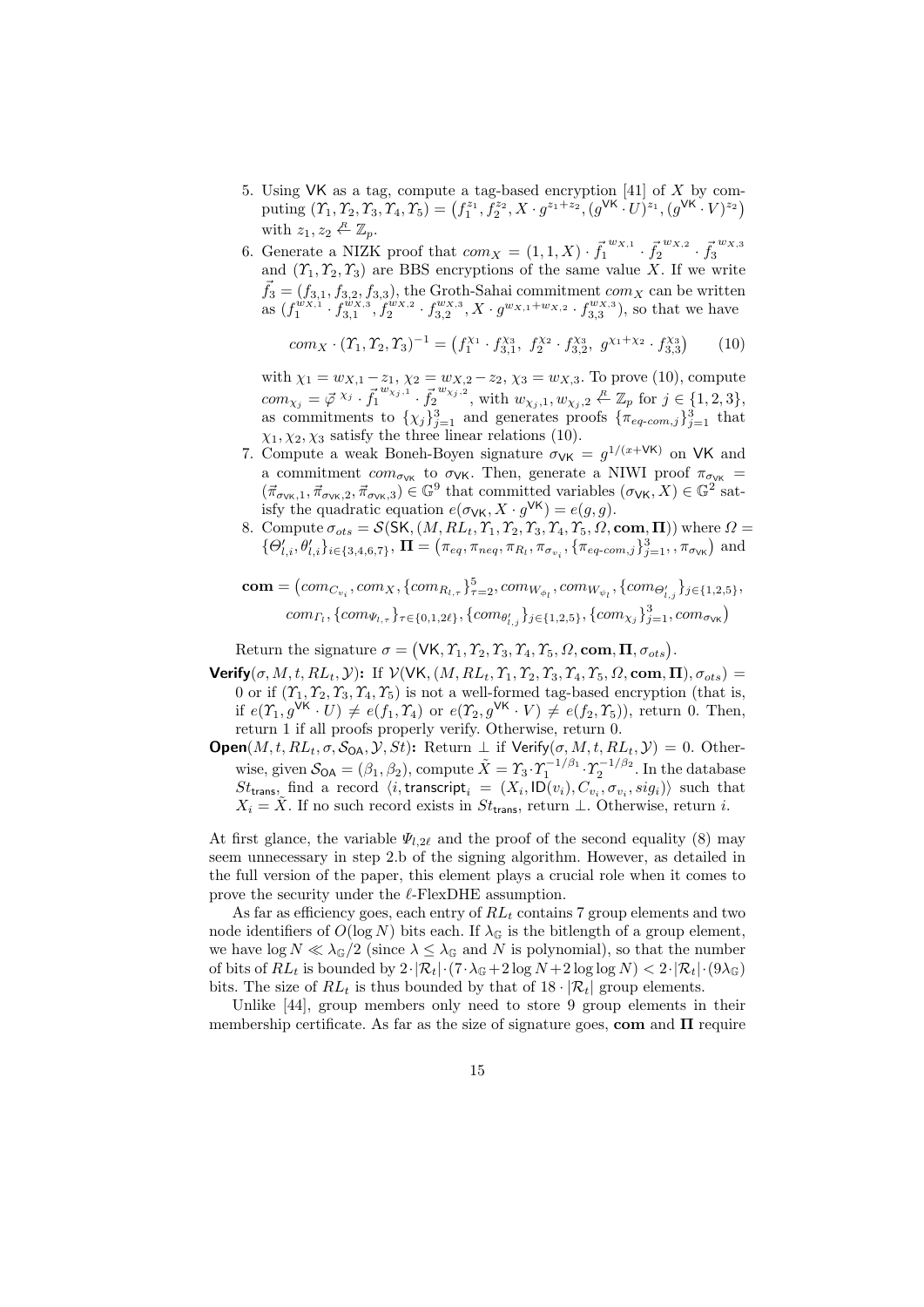66 and 60 group elements, respectively. If the one-time signature of [34] is used, VK and  $\sigma_{ots}$  consist of 3 elements of G and 2 elements of  $\mathbb{Z}_p$ , respectively. The global size  $\sigma$  amounts to that of 144 group elements, which is about 50% longer than [44]. In comparison with [35] (which does not natively support revocation), signatures are only longer by a factor of 3. At the 128-bit security level, each group element should have a 512-bit representation and a signature takes 9 kB.

Verifying signatures takes constant time. The signer has to compute at most  $2\ell = O(\log N)$  exponentiations to obtain  $W_{\phi_l}$  and  $W_{\psi_l}$  at the beginning of each revocation epoch. Note that these exponentiations involve short exponents of  $O(\log N)$  bits each. Hence, computing  $W_{\phi_l}$  and  $W_{\psi_l}$  requires  $O(\log^2 N)$  multiplications in G. For this reason, since we always have  $\log^2 N \ll \lambda$  (as long as  $N \ll 2^{\lambda^{1/2}}$ , this cost is dominated by that of a single exponentiation in G.

From a security point of view, we prove the following theorem in the full version of the paper.

Theorem 1. Under the SFP, FlexDHE, SDH and DLIN assumptions, the scheme provides anonymity and security against misidentification and framing attacks .

## References

- 1. M. Abe, K. Haralambiev, M. Ohkubo. Signing on Elements in Bilinear Groups for Modular Protocol Design. Cryptology ePrint Archive: Report 2010/133, 2010.
- 2. M. Abe, G. Fuchsbauer, J. Groth, K. Haralambiev, M. Ohkubo. Structure-Preserving Signatures and Commitments to Group Elements. In Crypto'10, LNCS 6223, pp. 209–236, 2010.
- 3. M. Abe, J. Groth, K. Haralambiev, M. Ohkubo. Optimal Structure-Preserving Signatures in Asymmetric Bilinear Groups. In Crypto'11, LNCS 6841, pp. 649– 666, 2011.
- 4. T. Acar, L. Nguyen. Revocation for Delegatable Anonymous Credentials. In PKC'11, LNCS 6571, pp. 423-440, 2011.
- 5. G. Ateniese, J. Camenisch, S. Hohenberger, B. de Medeiros. Practical group signatures without random oracles. Cryptology ePrint Archive: Report 2005/385, 2005.
- 6. G. Ateniese, J. Camenisch, M. Joye, G. Tsudik. A practical and provably secure coalition-resistant group signature scheme. In Crypto'00, LNCS 1880, pp. 255–270, 2000.
- 7. G. Ateniese, D. Song, G. Tsudik. Quasi-Efficient Revocation in Group Signatures. In Financial Cryptography'02, LNCS 2357, pp. 183–197, 2002.
- 8. M. Bellare, D. Micciancio, B. Warinschi. Foundations of group signatures: Formal definitions, simplified requirements, and a construction based on general assumptions. In Eurocrypt'03, LNCS 2656, pp. 614–629, 2003.
- 9. M. Bellare, P. Rogaway. Random Oracles are Practical: A Paradigm for Designing Efficient Protocols. In 1st ACM Conference on Computer and Communications Security, pp. 62–73, ACM Press, 1993.
- 10. M. Bellare, H. Shi, C. Zhang. Foundations of group signatures: The case of dynamic groups. In CT-RSA'05, LNCS 3376, pp. 136–153, 2005.
- 11. J. Benaloh, M. de Mare. One-Way Accumulators: A Decentralized Alternative to Digital Sinatures. In Eurocrypt'93, LNCS 4948, pp. 274–285, 1993.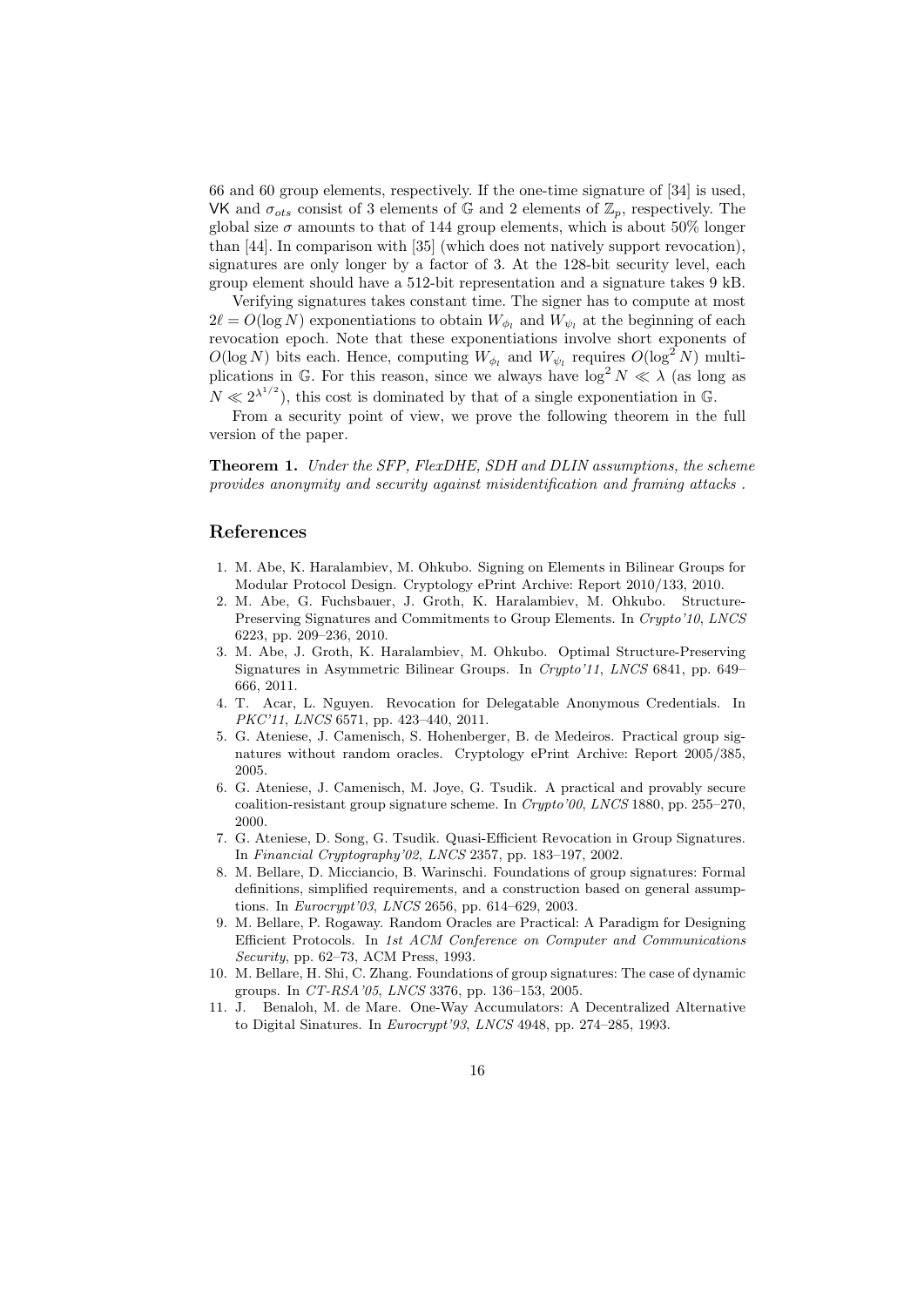- 12. D. Boneh, X. Boyen. Short Signatures Without Random Oracles. In Eurocrypt'04, LNCS 3027, pp. 56–73. Springer-Verlag, 2004.
- 13. D. Boneh, X. Boyen, E.-J. Goh. Hierarchical identity based encryption with constant size ciphertext. In Eurocrypt'05, LNCS 3494, pp. 440–456, 2005.
- 14. D. Boneh, X. Boyen, H. Shacham. Short Group Signatures. In Crypto'04, LNCS 3152, pp. 41–55. Springer, 2004.
- 15. D. Boneh, M. Franklin. Identity based encryption from the Weil pairing. SIAM J. of Computing, 32(3):586–615, 2003.
- 16. D. Boneh, C. Gentry and B. Waters. Collusion-Resistant Broadcast Encryption with Short Ciphertexts and Private Keys. In Crypto'05, LNCS 3621, pp. 258–275, 2005.
- 17. D. Boneh, H. Shacham. Group signatures with verifier-local revocation. In ACM-CCS'04, pp. 168–177. ACM Press, 2004.
- 18. X. Boyen, B. Waters. Compact Group Signatures Without Random Oracles. In Eurocrypt'06, LNCS 4004, pp. 427–444, Springer, 2006.
- 19. X. Boyen, B. Waters. Full-Domain Subgroup Hiding and Constant-Size Group Signatures. In PKC'07, LNCS 4450, pp. 1–15, 2007.
- 20. E. Bresson, J. Stern. Efficient Revocation in Group Signatures. In PKC'01, LNCS 1992, pp. 190–206, 2001.
- 21. E. Brickell. An efficient protocol for anonymously providing assurance of the container of the private key. Submission to the Trusted Computing Group. April, 2003.
- 22. E. Brickell, J. Camenisch, L. Chen. Direct Anonymous Attestation. In ACM- $CCS'04$ , pp. 132-145, 2004.
- 23. J. Camenisch, R. Chaabouni, a. shelat. Efficient Protocols for Set Membership and Range Proofs. In Asiacrypt'08, LNCS 5350, pp. 234–252, Springer, 2008.
- 24. J. Camenisch, M. Kohlweiss, C. Soriente. An Accumulator Based on Bilinear Maps and Efficient Revocation for Anonymous Credentials. In PKC'09, LNCS 5443, pp. 481–500, 2009.
- 25. J. Camenisch, M. Kohlweiss, C. Soriente. Solving Revocation with Efficient Update of Anonymous Credentials. In SCN'10, LNCS 6280, pp. 454–471, 2010.
- 26. J. Camenisch, A. Lysyanskaya. Dynamic Accumulators and Application to Efficient Revocation of Anonymous Credentials. In Crypto'02, LNCS 2442, pp. 61–76, Springer, 2002.
- 27. D. Catalano, D. Fiore. Concise Vector Commitments and their Applications to Zero-Knowledge Elementary Databases. In Cryptology ePrint Archive: Report 2011/495, 2011.
- 28. J. Cathalo, B. Libert, M. Yung. Group Encryption: Non-Interactive Realization in the Standard Model. In Asiacrypt'09, LNCS 5912, pp. 179–196, 2009.
- 29. D. Chaum, E. van Heyst. Group Signatures. In Eurocrypt'91, LNCS 547, pp. 257–265, Springer, 1991.
- 30. C. Delerabl´ee, D. Pointcheval. Dynamic Fully Anonymous Short Group Signatures. In Vietcrypt'06, LNCS 4341, pp. 193–210, Springer, 2006.
- 31. Y. Dodis, N. Fazio. Public Key Broadcast Encryption for Stateless Receivers. In Digital Rights Management (DRM'02), LNCS 2696, pp. 61–80, 2002.
- 32. G. Fuchsbauer. Automorphic Signatures in Bilinear Groups and an Application to Round-Optimal Blind Signatures. Cryptology ePrint Archive: Report 2009/320, 2009.
- 33. C. Gentry, A. Silverberg. Hierarchical ID-based cryptography. In Asiacrypt'02, LNCS 2501, Springer, 2002.